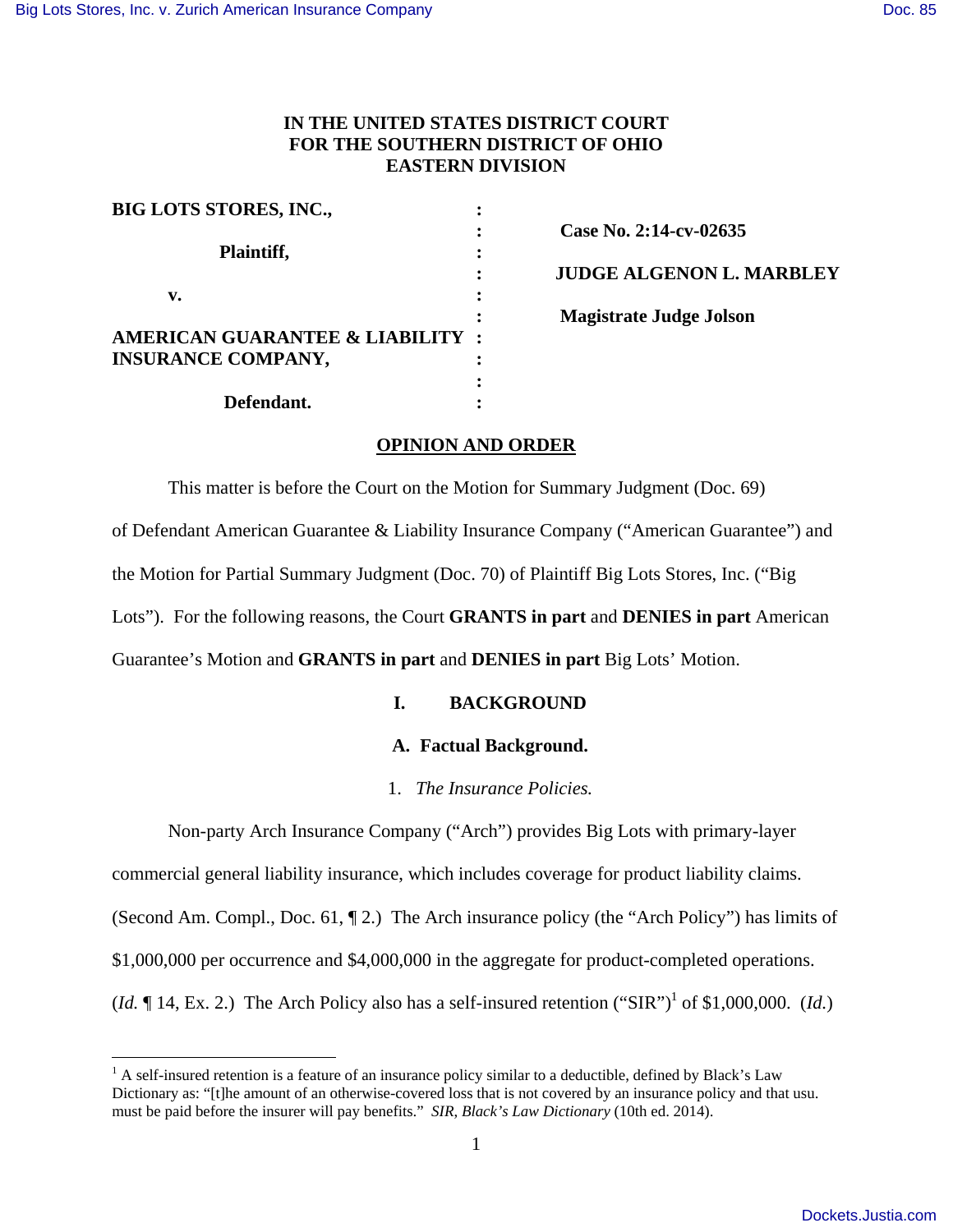American Guarantee provides commercial liability umbrella insurance to Big Lots (the "American Guarantee Policy"). (*Id.* ¶ 15.) The American Guarantee Policy affords Big Lots, among other things, "Excess Follow Form Liability Insurance." (*Id.*, Ex. 3.) As a follow-form excess insurance policy, the American Guarantee Policy "incorporates the terms and conditions of the underlying insurance," and defines "underlying insurance" to include the Arch Policy. (*Id.*) The American Guarantee Policy has a \$25,000,000 per occurrence limit and a \$25,000,000 aggregate limit. (*Id.*) Additionally, the American Guarantee Policy has a Maintenance SIR provision. (*Id.* ¶ 16, Ex. 3, Endorsement No. 14.) The Maintenance SIR is implicated if the Arch Policy's aggregate limit is reduced or exhausted. (*See id.*, Ex. 3.) According to Big Lots, this has not occurred. (*Id.* ¶ 17; *see also* Big Lots' Mem. Opp'n Am. Guar.'s Mot. Summ. J., Doc. 75, at 17.)

As stated above, the American Guarantee Policy incorporates the Arch Policy's terms and conditions. (*See* Doc. 61 ¶ 15.) The American Guarantee Policy defines the term "occurrence" as "a covered event as defined in the **underlying insurance**." (*Id.* ¶ 51, Ex. 3, Section  $V(B)(4)$  (emphasis in original).) Pursuant to the underlying Arch Policy, an "occurrence" is "an accident, including continuous or repeated exposure to substantially the same general harmful conditions." (*Id.* 152, Ex. 2, Section V(13).)

### 2. *The Underlying Lawsuits.*

This insurance coverage dispute arises from a series of lawsuits filed against Big Lots by plaintiffs in Illinois, New Jersey, Pennsylvania and Texas, $^2$  alleging that they suffered personal injuries caused by "large tabletop torches allegedly designed, tested, marketed and sold

 $\overline{a}$ 

<sup>&</sup>lt;sup>2</sup> Mejia v. Big Lots Stores, Inc., Case No. 5:13-cv-00504-HLH, United States District Court for Western District of Texas; *Shrum v. Big Lots Stores, Inc., et al*., Case No. 14-3135, United States District Court for the Central District of Illinois; *Lacovara v. Big Lots Stores, Inc.*, Case No. 1:14-cv-01953-AMD, United States District Court for the District of New Jersey; and *Frick, et al. v. Big Lots Stores, Inc.*, Case No. 2:15-cv-00360-DSC; United States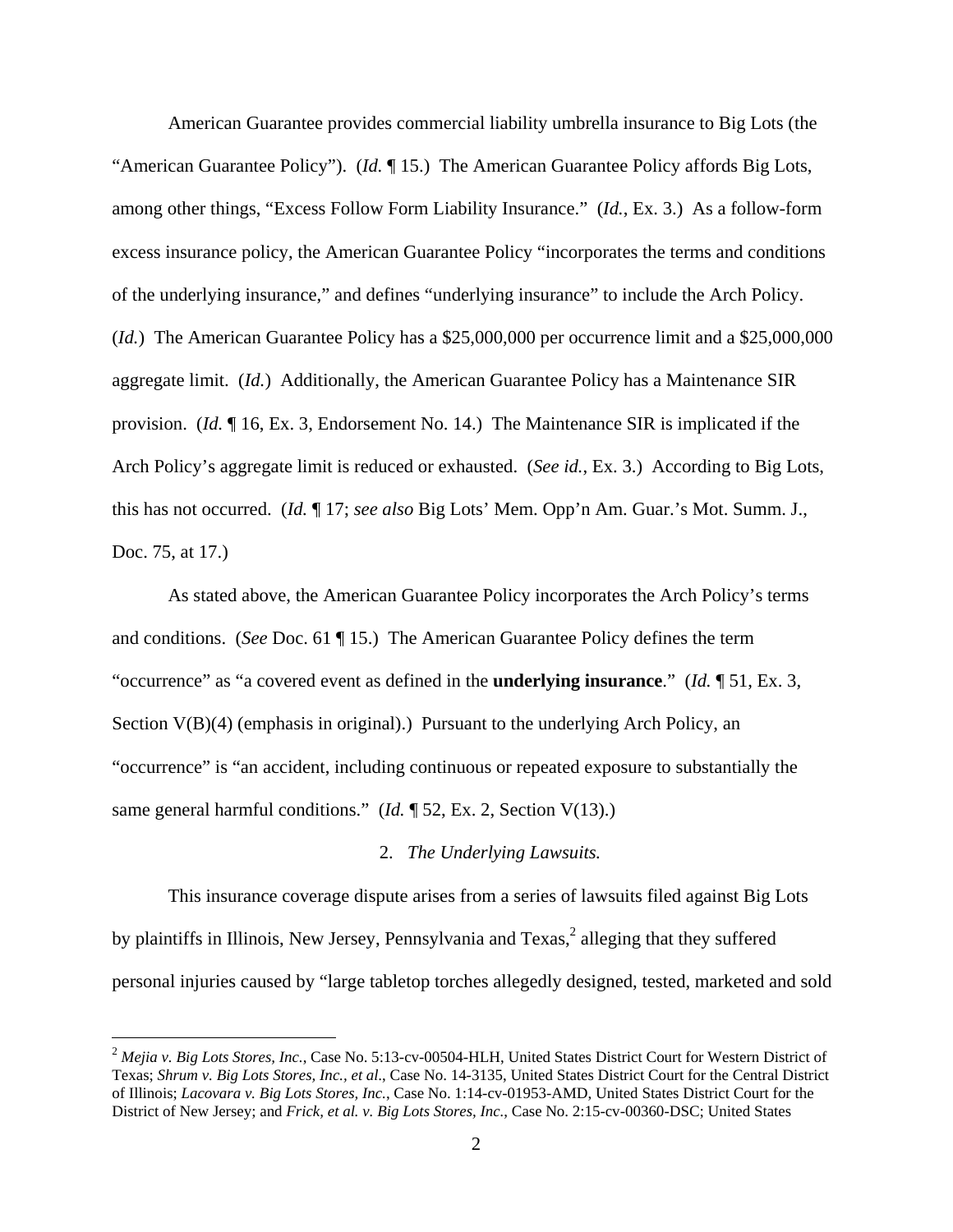in combination with allegedly improper fuel by Big Lots to consumers" (the "Torch Cases"). (*Id.* ¶¶ 3, 18.)

The Torch Case plaintiffs' allegations about the role Big Lots played in their injuries differ. While several of the complaints contain allegations that Big Lots was involved in the design and manufacture of the torches (*see* N.J. Compl., Doc. 70-7, ¶¶ 1, 17–18, 25–27; Penn. Compl., Doc. 70-8, ¶¶ 7, 12), the other Torch Case plaintiffs allege that Big Lots only purchased for resale, marketed, distributed and sold the torches. (*See* Tex. Compl., Doc. 70-5, ¶ 3.5; Ill. Compl., Doc. 70-6, ¶¶ 24, 29.) With the exception of the New Jersey plaintiffs, the Torch Case plaintiffs allege that other parties were also responsible for the torches' malfunctioning. Specifically, the Torch Case plaintiffs allege that Designco designed and manufactured the torches (*see* Doc. 70-5 ¶ 3.5; Doc. 70-6 ¶¶ 15–16; Doc. 70-8 ¶ 7), that Bureau Veritas and the affiliated BV India tested the torches for safety and compliance (*see* Doc. 70-5 ¶ 3.5; Doc. 70- 6 ¶¶ 15–16), and that HOC produced the torch fuel that was incompatible for use with the torches sold by Big Lots. (Doc. 70-8 ¶ 10.) One of the underlying complaints alleges that the actions of Designco, HOC, Bureau Veritas and BV India—in addition to Big Lots' purported conduct—were proximate causes of the plaintiff's injury. (*See* Doc. 70-6 ¶¶ 40, 44, 47, 57, 61, 65, 75.)

Two of the Torch Cases (the Texas and Illinois actions) have settled, but the New Jersey and Pennsylvania actions remain pending. (*See* Doc. 61 ¶¶ 24, 32, 40, 50.) Before the Texas lawsuit settled, the United States District Court for the Western District of Texas issued an order granting Big Lots partial summary judgment on the plaintiff's product liability claims, holding that Big Lots was a "*non-manufacturing* seller" of the torches. (*See* Ex. 1 to Am. Guar.'s Mem.

 $\overline{a}$ 

District Court for the Western District of Pennsylvania. (Exs. B-1 through B-4 to Big Lots' Mot. Part. Summ. J. (Docs. 70-5–70-8).)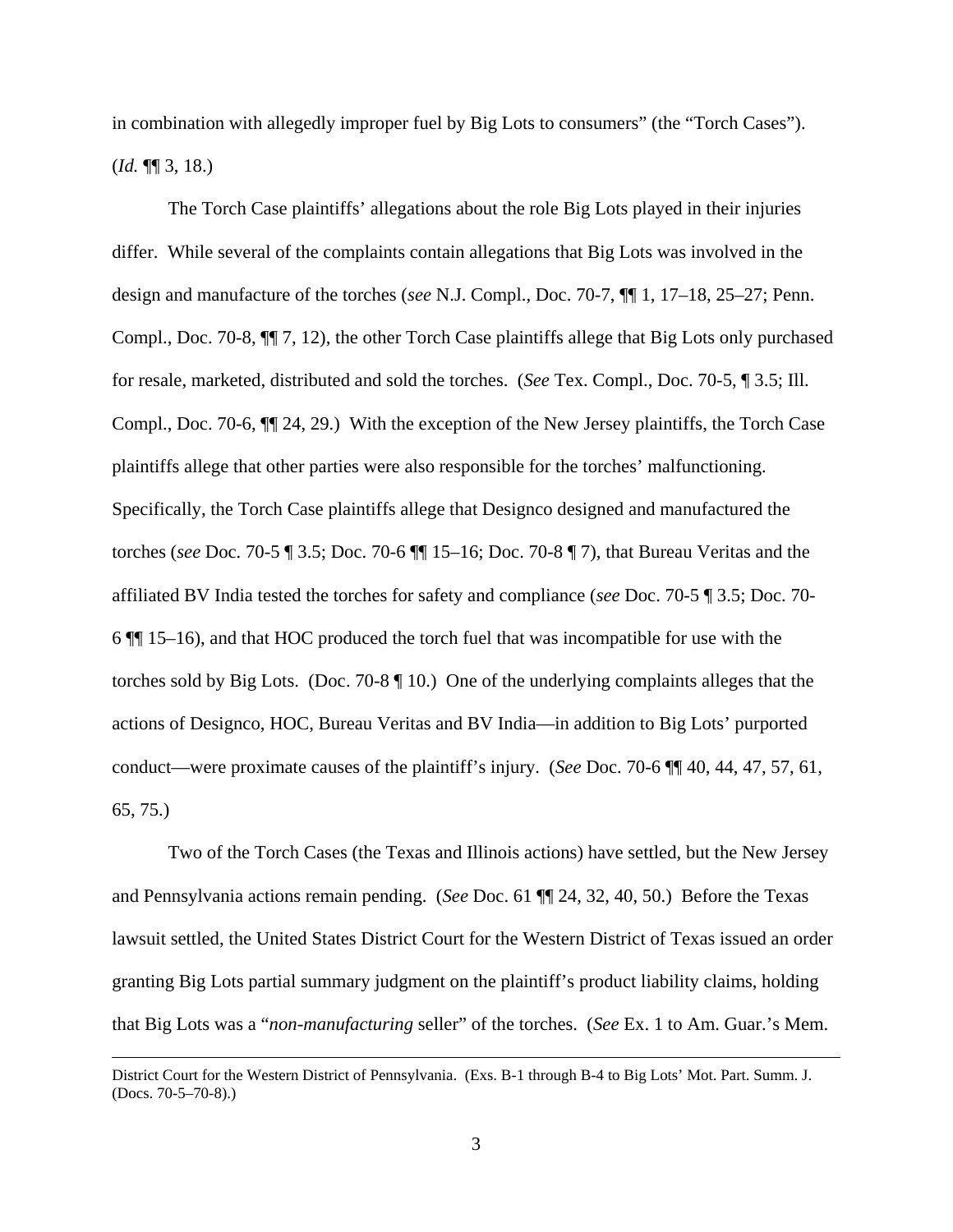Opp'n Big Lots' Mot. Part. Summ. J., Doc. 76-1, at 1, 4 (emphasis added).) The Texas federal court also opined that the plaintiff had not provided sufficient evidence to show that Big Lots was in any way involved with the design of the torches. (*Id.* at 5.)

Currently, Big Lots and American Guarantee disagree about their "respective obligations for payment of the settlement and costs of defense" in the settlement of the Texas action, and American Guarantee has refused to participate in the settlement of the Illinois action. (*See id.*)

#### **B. Procedural Background**

On December 15, 2014, Big Lots filed a complaint for declaratory judgment against Zurich American Insurance Company ("Zurich"). (Doc. 1.) Big Lots amended its complaint in April 2015, adding American Guarantee, a wholly-owned subsidiary of Zurich, as a party. (Doc. 22.) Because American Guarantee ultimately asserted that "it alone was responsible for the claim(s) processing, investigation, payment and/or other business decisions" related to the insurance coverage dispute at issue, in March 2016, the parties stipulated to the dismissal without prejudice of Zurich as a party. (Doc. 59 at 2.)

One month later, in April 2016, Big Lots filed its second amended complaint, bringing claims for declaratory judgment, breach of contract and bad faith against American Guarantee. (Doc. 61.) On June 13, 2016, both parties filed motions for summary judgment. (Docs. 69, 70.) American Guarantee moves for summary judgment on all of Big Lots' claims against it, while Big Lots moves for partial summary judgment on its declaratory judgment and breach of contract claims.<sup>3</sup> Both motions are fully briefed and ripe for review by this Court.

<u>.</u>

<sup>&</sup>lt;sup>3</sup> According to Big Lots, "[r]esolution of Big Lots' Third Cause of Action for Bad Faith has been reserved by agreement of the Parties." (Doc. 70 at 1.)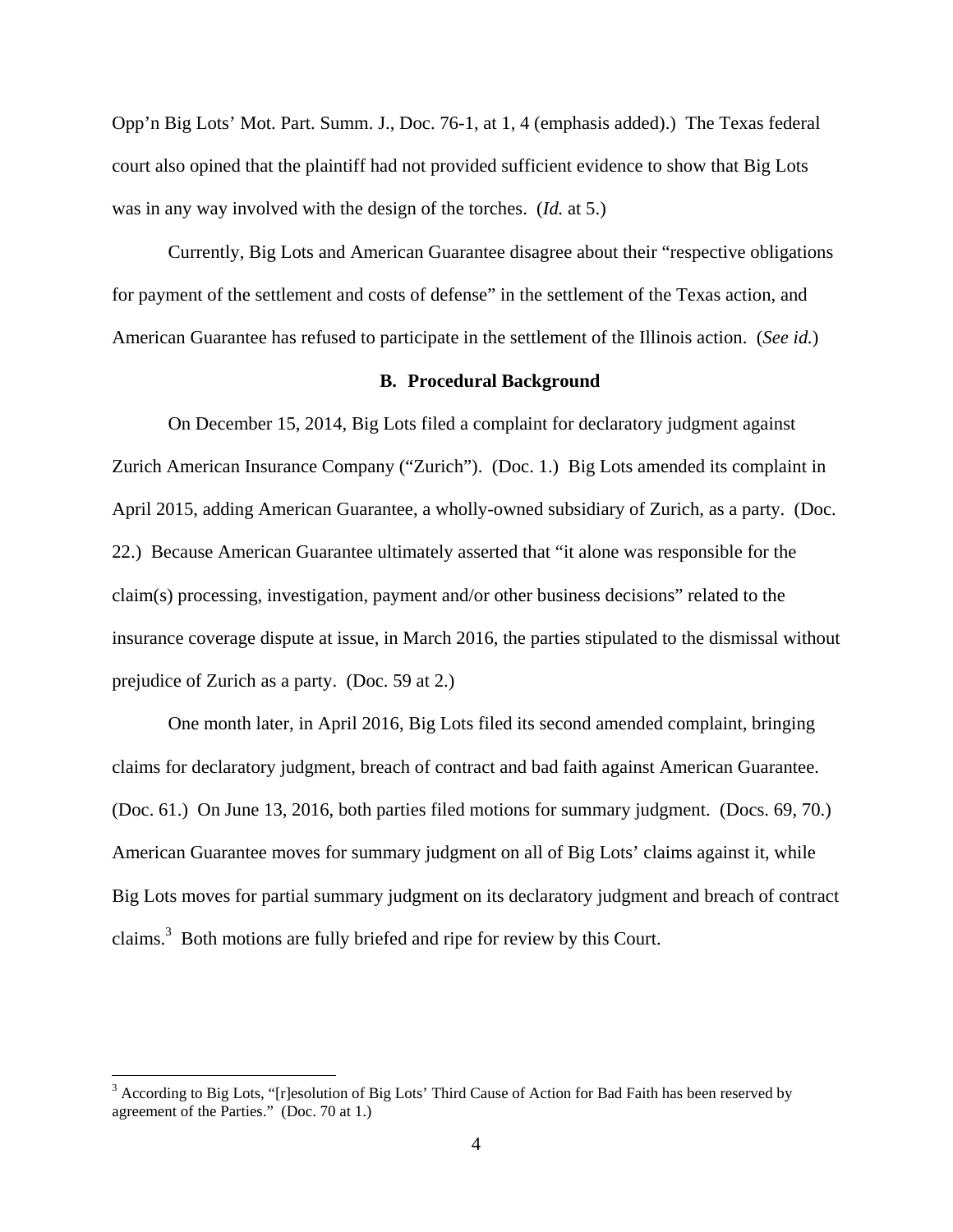#### **II. LAW AND ANALYSIS**

### **A. Standard of Review**

Federal Rule of Civil Procedure 56(a) provides, in relevant part, that summary judgment is appropriate "if the movant shows that there is no genuine issue as to any material fact and the movant is entitled to judgment as a matter of law." A fact is deemed material only if it "might affect the outcome of the lawsuit under the governing substantive law." *Wiley v. United States*, 20 F.3d 222, 224 (6th Cir. 1994) (citing *Anderson v. Liberty Lobby, Inc.*, 477 U.S. 242, 248 (1986)). The nonmoving party must then present "significant probative evidence" to show that "there is [more than] some metaphysical doubt as to the material facts." *Moore v. Philip Morris Cos., Inc.*, 8 F.3d 335, 340 (6th Cir. 1993). The mere possibility of a factual dispute is insufficient to defeat a motion for summary judgment. *See Mitchell v. Toledo Hosp.*, 964 F.2d 577, 582 (6th Cir. 1992). Summary judgment is inappropriate, however, "if the dispute about a material fact is 'genuine,' that is, if the evidence is such that a reasonable jury could return a verdict for the nonmoving party." *Anderson*, 477 U.S. at 248.

The necessary inquiry for this Court is "whether 'the evidence presents a sufficient disagreement to require submission to a jury or whether it is so one-sided that one party must prevail as a matter of law.'" *Patton v. Bearden*, 8 F.3d 343, 346 (6th Cir. 1993) (quoting *Anderson*, 477 U.S. at 251–52). In evaluating such a motion, the evidence must be viewed in the light most favorable to the nonmoving party. *United States S.E.C. v. Sierra Brokerage Servs., Inc.*, 712 F.3d 321, 327 (6th Cir. 2013). The mere existence of a scintilla of evidence in support of the opposing party's position will be insufficient to survive the motion; there must be evidence on which the jury could reasonably find for the opposing party. *See Anderson*, 477 U.S. at 251; *Copeland v. Machulis*, 57 F.3d 476, 479 (6th Cir. 1995).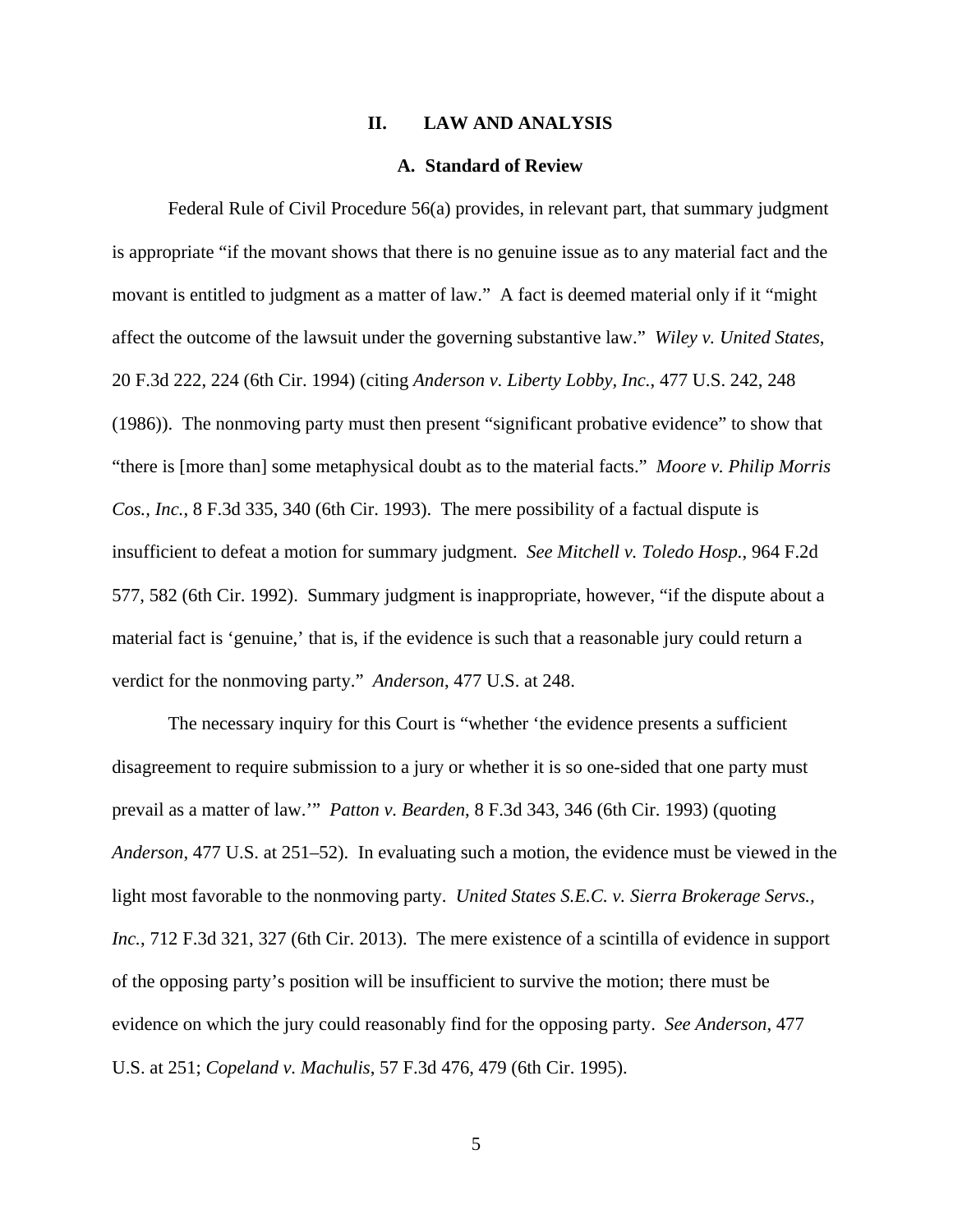The standard of review for cross-motions of summary judgment does not differ from the standard applied when a motion is filed by only one party to the litigation. *Taft Broad. Co. v. United States*, 929 F.2d 240, 248 (6th Cir. 1991). The fact that both parties have moved for summary judgment does not mean that the court must grant judgment as a matter of law for one side or the other; summary judgment in favor of either party is not proper if disputes remain as to material facts. Rather, the court must evaluate each party's motion on its own merits, taking care in each instance to draw all reasonable inferences against the party whose motion is under consideration. *Id.* (citing *Mingus Constructors, Inc. v. United States*, 812 F.2d 1387, 1391 (Fed. Cir. 1987)).

Where, as here, the facts of the case are not in dispute, an insurance coverage action involves solely legal issues and therefore is ripe for adjudication on summary judgment. *See Nat'l Credit Union, Admin. Bd. v. Cumis Ins. Soc'y*, No. 1:11 CV 1739, 2015 WL 2250502, at \*6 (N.D. Ohio May 13, 2015).

#### **B. There Have Been Multiple Occurrences Under the American Guarantee Policy.**

As the insured, Big Lots bears the burden of demonstrating that it is covered by the American Guarantee Policy. *Inland Rivers Serv. Corp. v. Hartford Fire Ins. Co.*, 418 N.E.2d 1381, 1383 (Ohio 1981) ("It is undisputed that one seeking to recover on an insurance policy generally has the burden of proving a loss and demonstrating coverage under the policy."). Because the American Guarantee Policy is an excess insurance policy, Big Lots must prove that the limits of the underlying Arch Policy are exhausted and its SIRs satisfied. If the Torch Cases present a single occurrence, then Arch's obligations will terminate upon the exhaustion of its \$1,000,000 "per occurrence" coverage, thereby triggering American Guarantee's excess coverage obligation. But if they constitute separate occurrences, then American Guarantee's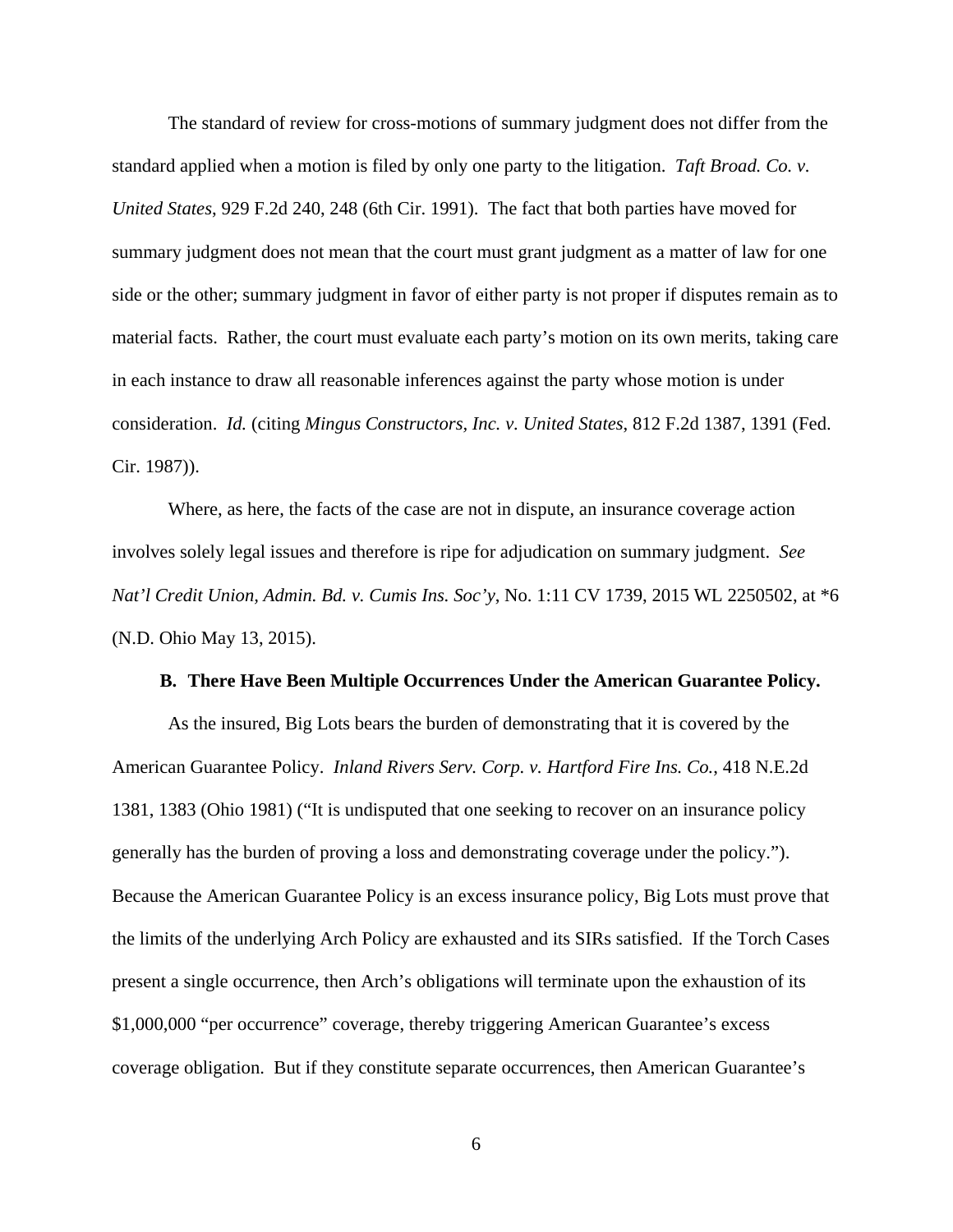excess coverage obligation will not be triggered until Arch insures Big Lots up to its \$4,000,000 aggregate limit. (*See* Doc. 61 ¶ 14.)

The central issue in this case is therefore whether there has been one occurrence or multiple occurrences under the American Guarantee Policy. The number of occurrences under an insurance policy is determined based on the language of the policies at issue, and the facts of a particular case. *See Westfield Ins. Co. v. Cont. Ins. Co.*, No. 1:13CV02367, 2015 WL 1549277, at \*4 (N.D. Ohio Apr. 6, 2015) (internal citation omitted).

 With regard to the policy language, under Ohio law, the Court analyzes insurance contracts the same as it would any other contract. *Hybud Equip. Corp. v. Sphere Drake Ins. Co., Ltd.*, 597 N.E.2d 1096, 1102 (Ohio 1992). The Court's role in contract interpretation "is to give effect to the intent of the parties to the agreement." *Westfield Ins. Co. v. Custom Agri Sys., Inc.*, 979 N.E.2d 269, 271 (Ohio 2012) (citation omitted). Where a policy term is clearly defined, the Court will give it the plain meaning provided by the contract. *Columbia Cas. Co. v. City of St. Clairsville*, No. 05-cv-898, 2007 WL 756706, at \*13 (S.D. Ohio Mar. 8, 2007). An ambiguous policy is to be liberally construed in favor of the insured. *Hartzell Indus., Inc. v. Fed. Ins. Co.*, 168 F. Supp. 2d 789, 793 (S.D. Ohio 2001) (citation omitted).

The term "occurrence" is clearly defined in the Arch Policy as "an accident, including continuous or repeated exposure to substantially the same general harmful conditions" and therefore should be given its plain meaning. (Doc. 61 Ex. 2, Section V(13).) Indeed, the Arch Policy defines "occurrence" as it is commonly defined in insurance policies, and courts have not found this definition ambiguous. *See, e.g.*, *Westfield Ins. Co.*, 2015 WL 1549277, at \*4. While Big Lots argues that the language of the Arch and American Guarantee Policies is "susceptible to more than one interpretation" and thus should be construed "liberally in favor of the insured and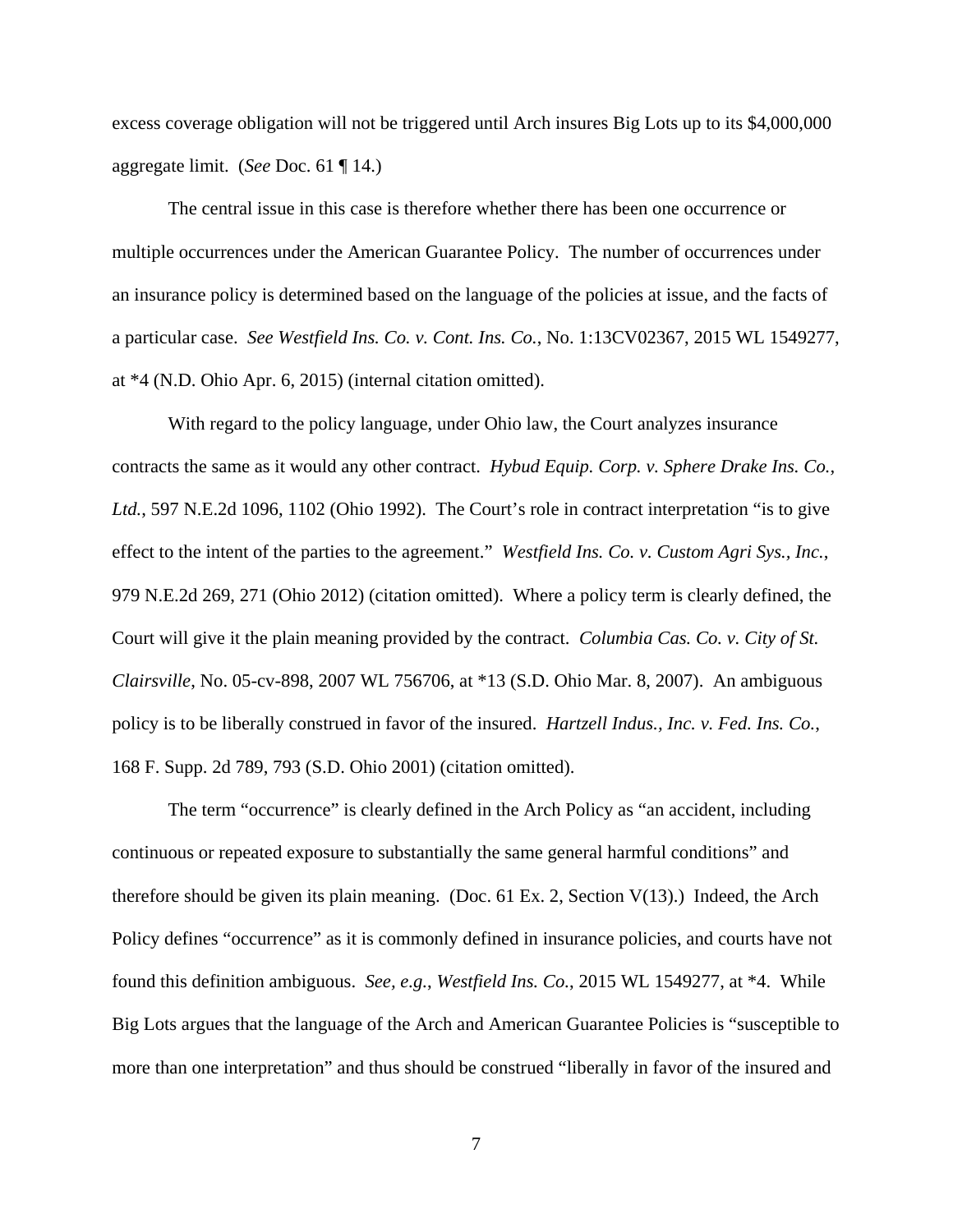strictly against the insurer," (Doc. 70 at 7 (quoting *Faruque v. Provident Life & Acc. Co.*, 508 N.E.2d 949, 952 (Ohio 1987))), tellingly, Big Lots does not explain why the term "occurrence" is ambiguous and simply argues that this Court should defer to its interpretation that the Torch Cases all arise from a single occurrence. (*See* Doc. 70 at 7.) But the Court is not required to do  $\mathrm{so.}^4$ 

 Because the policy language itself is unambiguous, the Court looks to the facts of this particular case and analogous case law. But before doing so, the Court notes that a significant portion of Big Lots' briefing is dedicated to arguing about issues on which the parties actually agree. For example, Big Lots argues that, by asserting that multiple occurrences have taken place, American Guarantee is: (1) attempting to transform the American Guarantee Policy's coverage from a "per occurrence" to "per claim" policy; (2) advocating for a blanket rule that in any case where there is a defective product, each sale of that product is an occurrence; and (3) trying to obfuscate by not citing in its opening brief the test that should be applied to determine the number of occurrences. (*See* Doc. 70 at 7–10; Doc. 75 at 6.) But in reality, the parties *agree*  that the American Guarantee Policy is a "per occurrence" policy and that the "cause test" (discussed below) should apply; American Guarantee concedes both of these points. (*See* Doc. 76 at 7–8, 10; Doc. 80 at 2, 7.) Nor is American Guarantee arguing for a blanket rule that each sale constitutes an occurrence in cases involving defective products. (*See* Doc. 80 at 4.) Because these are non-issues, the Court declines to analyze them and proceeds to the main

 $\overline{a}$ 

<sup>&</sup>lt;sup>4</sup> Nor is the Court required to defer to Arch's interpretation of the policy. While Big Lots makes much of the fact that "Arch has taken the position that the claims asserted in the Torch Cases arise from a single occurrence," (Doc. 61 ¶ 55), it cites no case law to support its assertion that an excess carrier's incorporation of the same words used in another insurance policy evince an intent to be bound by the primary insurer's interpretation of the policy. This is likely because at least one court has found the opposite to be true: "An excess carrier's intent to incorporate the same words used in a separate agreement between the primary insurer and the insured does not imply an intent by the excess carrier to accept decisions made by the primary carrier about the extent of its obligations under its own agreement." *Allmerica Fin. Corp. v. Certain Underwriters at Lloyd's, London*, 871 N.E.2d 418, 428 (Mass. 2007).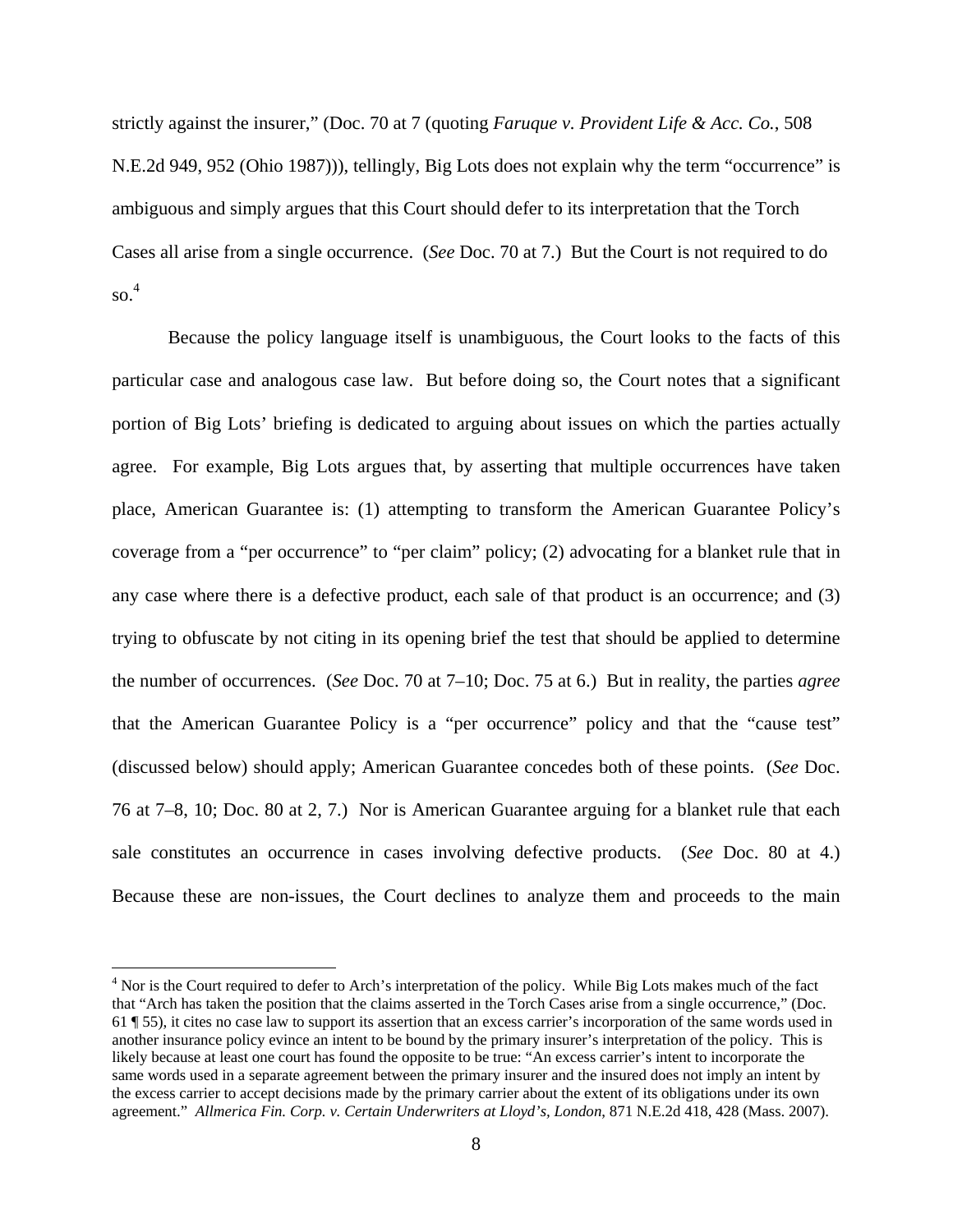inquiry: whether, under the "cause test," a single occurrence or multiple occurrences have taken place under the American Guarantee Policy.

 Ohio, like the majority of states, applies the "cause test" when determining the number of occurrences under an insurance policy. *See, e.g.*, *Parker Hannifin Corp. v. Steadfast Ins. Co.*, 445 F. Supp. 2d 827 (N.D. Ohio 2006). Under the cause test, the court considers "if there was but one proximate, uninterrupted, and continuing cause which resulted in all of the injuries and damages."<sup>5</sup> *Mich. Chem. Corp. v. Am. Home Assurance Co.*, 728 F.2d 374, 379 n.5 (6th Cir. 1984) (quoting *Appalachian Ins. Co. v. Liberty Mut. Ins. Co.*, 676 F.2d 56, 61 (3d Cir. 1982)). If there is, then there is a single occurrence under an insurance contract. *Manor Care, Inc. v. First Specialty Ins. Corp.*, No. 3:03CV7186, 2006 WL 2010782, at \*4 (N.D. Ohio July 17, 2006). The "converse is also true: Where there are multiple proximate causes, each is a separate occurrence under an insurance contract." *Id.* 

Courts in various jurisdictions have applied the cause test and reached different conclusions about the number of occurrences that took place under an insurance contract. In *Maurice Pincoffs Co. v. St. Paul Fire and Marine Insurance Co.*, the Fifth Circuit Court of Appeals reversed the trial court's holding that there had been a single occurrence where a company sold and shipped eight loads of contaminated birdseed to feed and grain dealers. 447 F.2d 204, 205 (5th Cir. 1971). In determining that *each* of the eight sales of the contaminated birdseed constituted an "occurrence" under the applicable insurance policy, the Fifth Circuit held:

We think that the 'occurrence' to which the policy must refer is the occurrence of the events or incidents for which Pincoffs is liable. *It was the sale of the contaminated seed for which Pincoffs was liable. Although the cause of the contamination is not clear, it seems apparent that Pincoffs received the seed in a* 

<sup>&</sup>lt;sup>5</sup> Proximate cause is defined as a "cause that directly produces an event and without which the event would not have occurred." *Proximate Cause*, *Black's Law Dictionary* (10th ed. 2014).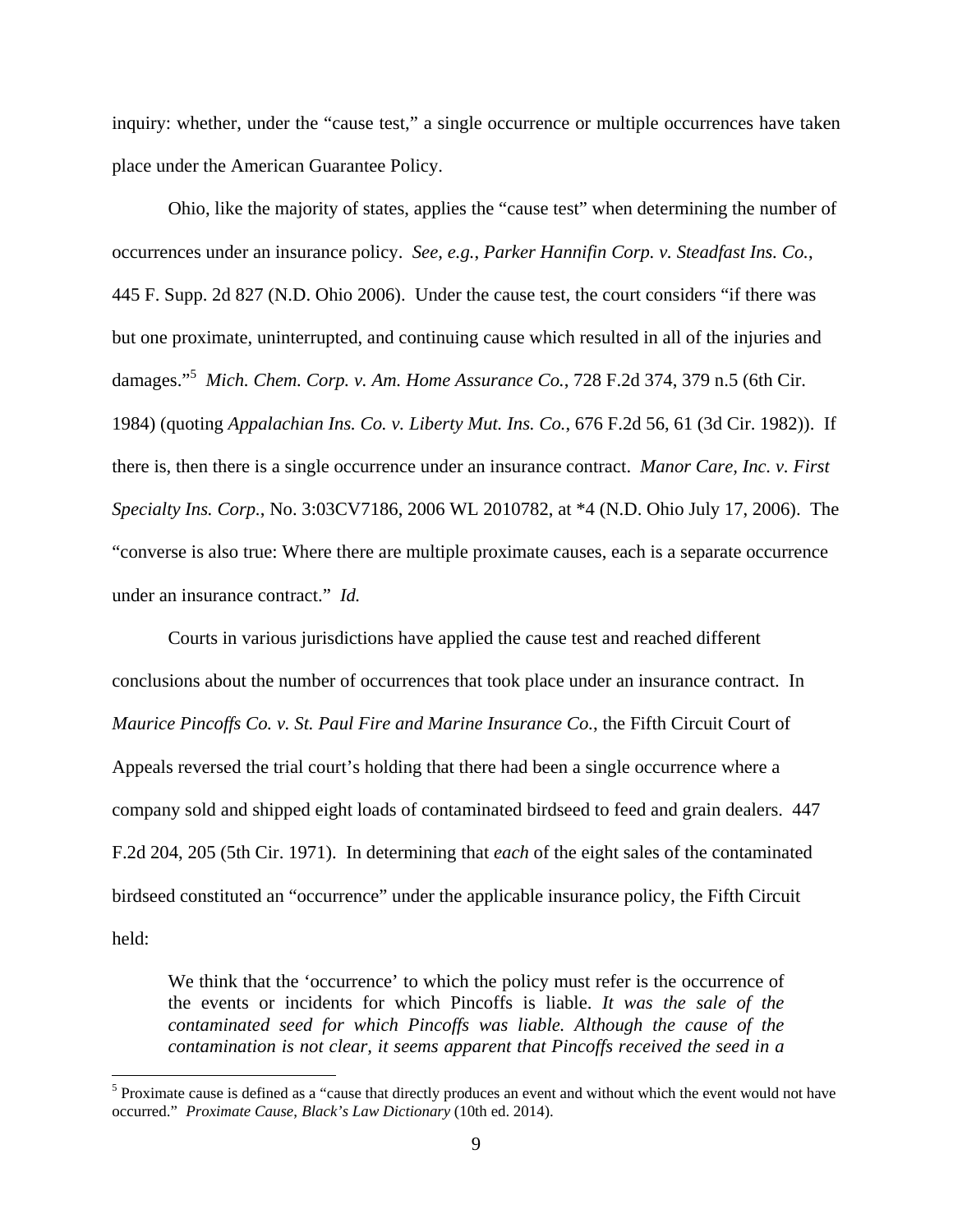*contaminated condition and did not itself contaminate the seed. However, it was not the act of contamination which subjected Pincoffs to liability.* If Pincoffs had destroyed the seed before sale, for instance, there would be no occurrence at all for which the insured would be liable. *But once a sale was made there would be liability for any resulting damages. It was the sale that created the exposure to 'a condition which resulted in property damage neither expected nor intended from the standpoint of the insured,' under the definition of the policy*. And for each of the eight sales made by Pincoffs, there was a new exposure and another occurrence.

*Id.* at 206 (emphasis added); *see also Mich. Chem*., 728 F.3d at 383 (holding that shipment of a contaminated substance constituted the "act from which liability arose" and holding that each shipment was a separate occurrence); *Westfield Ins. Co.*, 2015 WL 1549277, at \*7 (looking to the immediate cause of injury to determine the number of occurrences and finding multiple occurrences).

 American Guarantee argues that *Pincoffs*, *Michigan Chemical*, and *Westfield* govern the single vs. multiple occurrence inquiry in the product liability context. Big Lots contends that these cases are factually distinguishable, because as in cases like *Pincoffs*, the only wrongdoing on the part of the insured was the sale of the defective product. (Doc. 70 at 14.) Here, according to Big Lots, it was the company's alleged "chain of business decisions" that led to the underlying injuries, and thus there are "other actions by [Big Lots] from which liability [can] flow." (*Id.* at 13.) For example, the Torch Case plaintiffs allege that Big Lots was responsible for: (1) the creation and approval of the torches' design specifications; (2) improper testing of the torches; and (3) the improper shelving of the torches with a recommended, yet allegedly incompatible, torch fuel. (*See id.* at 15.) Thus, Big Lots argues, to determine whether there is a single occurrence or multiple occurrences, the Court cannot only consider the "immediate event" giving rise to Big Lots' liability—the sale of the torches—but rather the "chain of business decisions"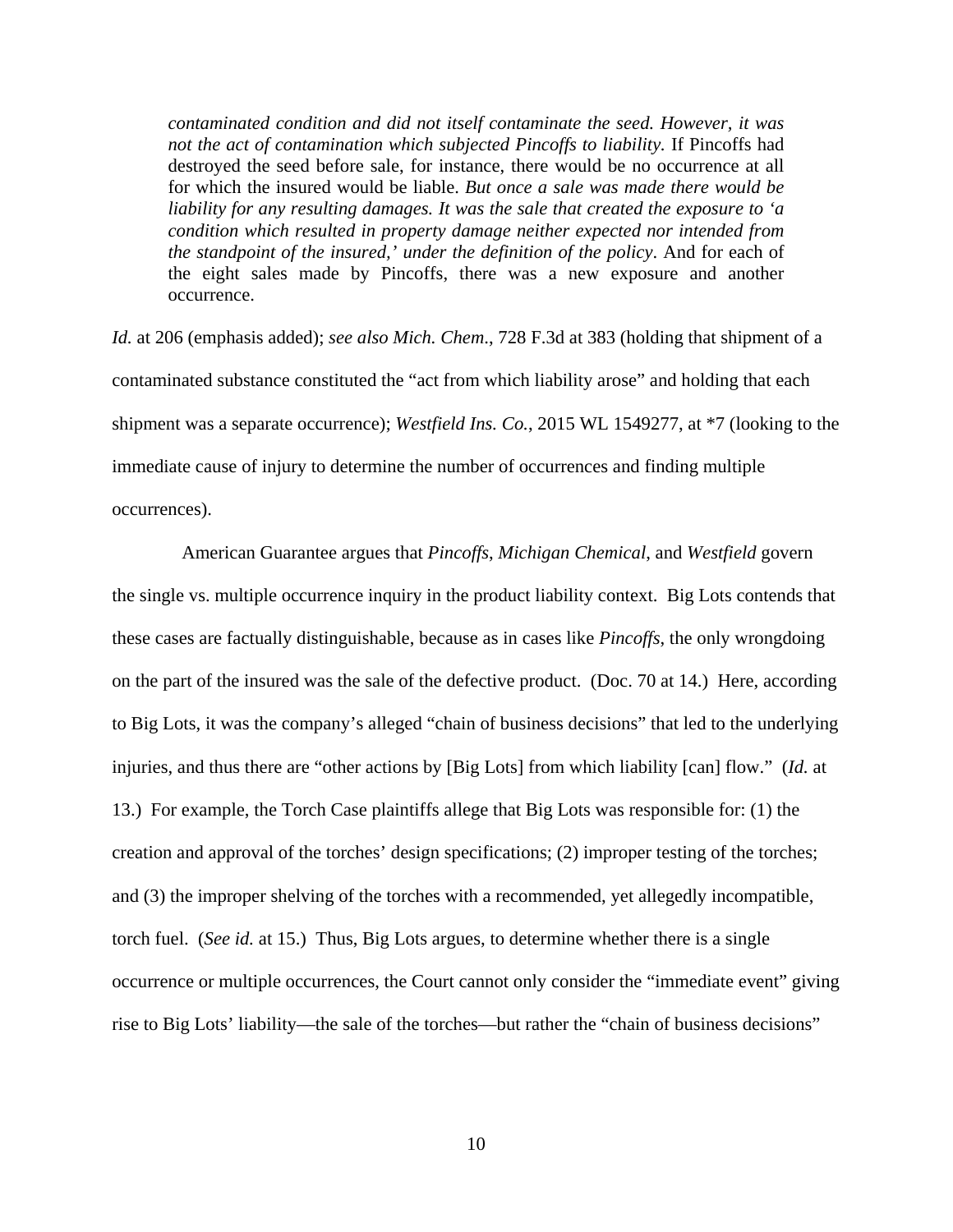which Big Lots alleges is the single, proximate, uninterrupted, and continuing cause of the injuries alleged in the Torch Cases.

In support of its argument that Big Lots' "chain of business decisions," or its "unitary and continuous development of an allegedly hazardous product," was the single, proximate, uninterrupted, and continuing cause of the injuries alleged in the Torch Cases (Doc. 81 at 3), Big Lots cites *Chemstar, Inc. v. Liberty Mutual Ins. Co.*, 41 F.3d 429 (9th Cir. 1994). In *Chemstar*, rather than find that there were 28 separate occurrences—one for each claim asserted by a homeowner who used lime plaster that was unsuitable for interior use—the Ninth Circuit affirmed the district court's holding that the single "underlying cause of the plaster pitting was [the insured's] failure to warn end-users that the high-periclase lime was unsuitable for indoor use." *Id.* at 431–32. There was no other cause or intervening business decision that interrupted the insured's failure to warn. *Id.* at 432. Similarly, in *Republic Underwriters Insurance Co. v. Moore*, the Tenth Circuit reversed the district court's determination that there had been two separate occurences under the applicable insurance policies when contaminated food had been prepared and served at two different places, causing physical injury. 493 F. App'x 907, 908 (10th Cir. 2012). Rather, the Tenth Circuit reasoned that there was a *single* occurrence, because all of the plaintiffs' injuries were "proximately caused by the restaurant's ongoing preparation of contaminated food." *Id.* at 912.

Big Lots also relies heavily on *Valley Forge Insurance Co. v. National Union Fire Insurance Co.*, No. N10C-07-135, 2012 WL 1432524 (Del. Sup. Ct. Mar. 16, 2012). In *Valley Forge*, the Delaware Superior Court held that the product liability claims at issue constituted a "single occurrence" under the applicable insurance policy. *Id.* at \*1. These product liability claims arose after a number of consumers sustained serious injuries and even suffered death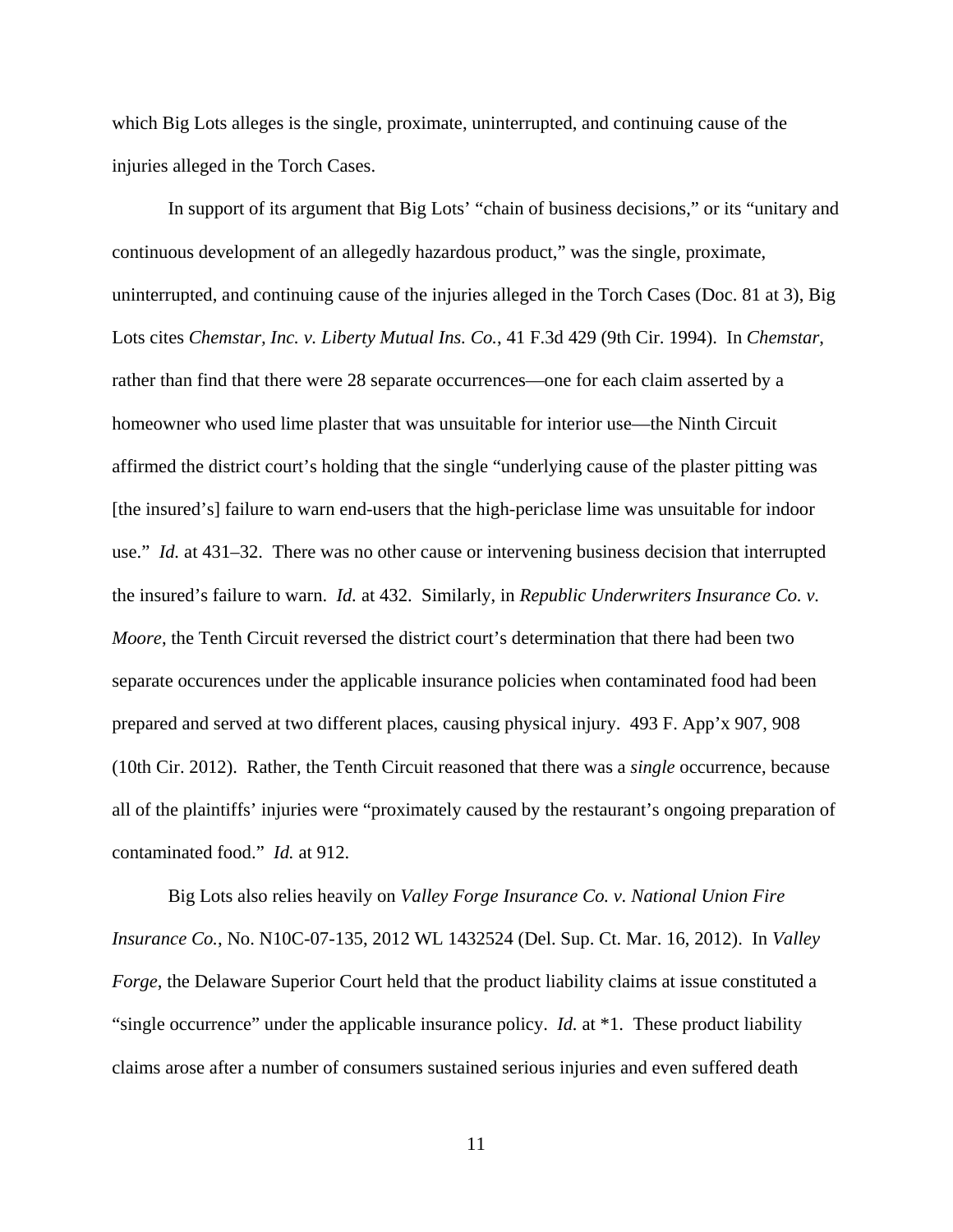when their chenille robes—which had been "spec'd, imported, inspected and sold" by the insured—caught fire. *See id.* at \*3–5. The court applied the cause test and determined that the "single cause" of the losses for which the insured sought coverage was the insured's "alleged negligence and/or strict liability in connection with production and distribution of an unreasonably dangerous product." *Id.* at \*7–9. According to the *Valley Forge* court, the "*robe itself* was the alleged source of each claimant's injuries and the subsequent loss sustained by [the insured]," *id.* at \*10 (emphasis added), and thus the single occurrence under the insurance policy was the "continuous production and distribution into the stream-of-commerce" of the robes. *Id.*  Therefore, the insurer "misse[d] the mark" when it argued that the "involvement of multiple defendants, different suppliers, inspectors, modes of transportation and raw materials" operated together to create multiple occurrences. *Id.* 

In short, American Guarantee urges the Court to adopt the reasoning set forth in the *Pincoffs*, *Michigan Chemical*, and *Westfield* line of cases, while Big Lots refers the Court to the *Chemstar*, *Republic Underwriters*, and *Valley Forge* line of authority. Before the Court can embrace one line of precedent, however, a threshold issue must be resolved: whether Big Lots was involved with the design and manufacture of the torches. Indeed, the *Pincoffs* court's decision that there had been multiple occurrences was based on the fact that Pincoffs could likely only be held liable for the *sale* of the contaminated birdseed, *see Pincoffs*, 447 F.2d at 206, while the *Valley Forge* court's finding of a single occurrence was at least partially premised on the insured's role as a *manufacturer* of the defective product. *Valley Forge*, 2012 WL 1432524, at  $*3-5, *9-10.$ 

As previously explained, while some of the Torch Case plaintiffs alleged that Big Lots was involved in the design and manufacture of the torches (*see* Doc. 70-7 ¶¶ 1, 17–18, 25–27;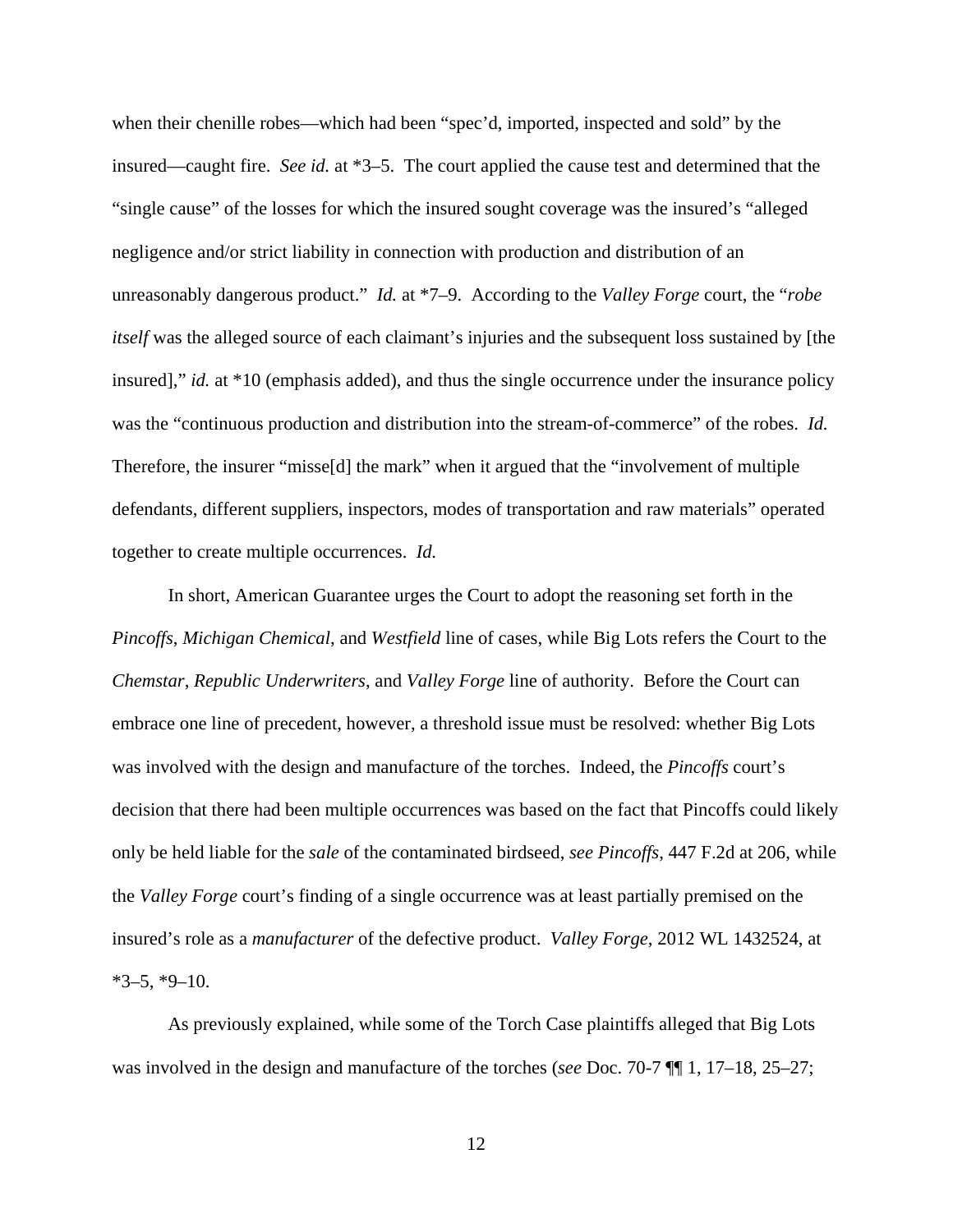Doc. 70-8 ¶¶ 7, 12), others claimed that Big Lots only purchased for resale, marketed, distributed and sold the torches. (*See* Doc. 70-5 ¶ 3.5; Doc. 70-6 ¶¶ 24, 29.) At oral argument, Big Lots asserted that, because certain Torch Case plaintiffs alleged that Big Lots was more than just a seller of the torches, this case is more akin to *Valley Forge* than *Pincoffs*. But while Big Lots represented to the Court that all it had to consider at this juncture were allegations, the United States District Court for the Western District of Texas has ruled that Big Lots was a nonmanufacturing seller of the torches. (Doc. 76-1 at 1, 4–5.) If, as Big Lots contended, all the Court had to consider were the Torch Case plaintiffs' allegations, and if the Court was free to make a determination as to Big Lots' role, whether Big Lots was involved in the manufacture and design of the torches would be a genuine issue of material fact, precluding the Court from determining the number of occurrences under the insurance policy. But given that the federal district court in the Texas action (the "*Mejia* court") held that Big Lots was a non-manufacturing seller of the torches, that determination is binding on this Court. *See United States v. Vasilakos*, 508 F.3d 401, 406 (6th Cir. 2007) (citing *Montana v. United States*, 440 U.S. 147, 153 (1979) ("Collateral estoppel precludes litigation of issues between parties or their privies previously determined by a court of competent jurisdiction.")).

In light of the *Mejia* court's finding that Big Lots was merely a seller of the torches, this Court finds that the *Pincoffs* line of cases is applicable here. Like the *Pincoffs* court, this Court concludes that "the 'occurrence' to which the [Arch and American Guarantee Policies] must refer is the occurrence of the events or incidents for which [Big Lots] is liable," *Pincoffs*, at 447 F.2d at 206, and it was the sale of the torches for which Big Lots is liable. And for each sale of a torch, there was a "new exposure and another occurrence." *Id.* at 206. The Court notes that it is focusing on each sale as the "act from which liability arose," *Mich. Chem.*, 728 F.3d at 383, *not*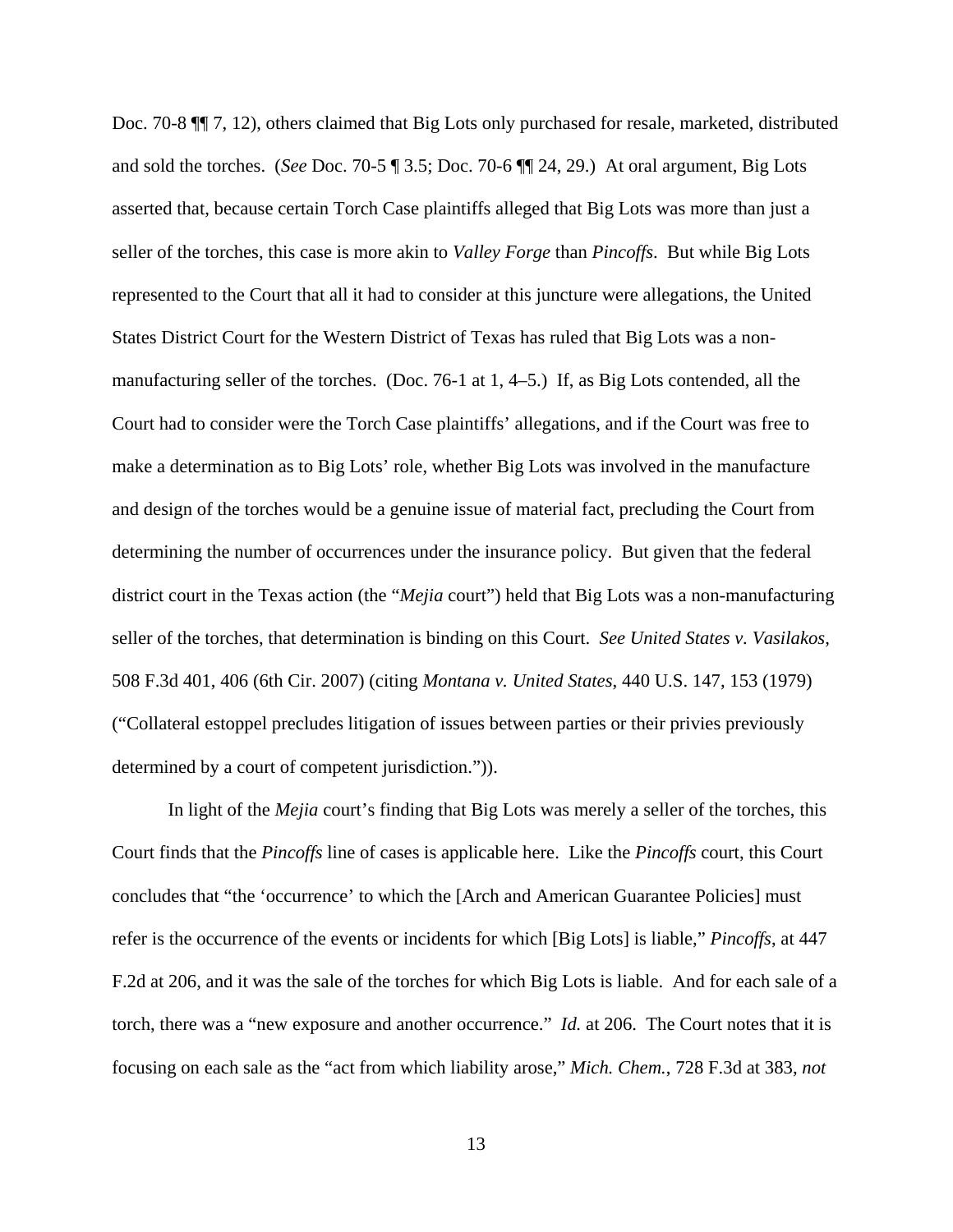creating a rule in products liability cases that each sale constitutes an "occurrence" under an insurance policy. Also, contrary to Big Lots' belief, the Court's finding of multiple occurrences does not transform the Arch and American Guarantee Policies from "per occurrence" to "per claim" policies. (*See* Doc. 76 at 7–8.)

 In addition to factually distinguishing the cases upon which it relies, Big Lots also argues that the Court cannot adopt the reasoning of the *Pincoffs*, *Michigan Chemical*, and *Westfield* line of authority because those cases apply the "liability event theory" version of the cause test, looking to the "immediate event or events giving rise to liability to determine the number of occurrences," rather than "proximate cause theory" version of the cause test, which asks whether there is a single proximate, uninterrupted, and continuing cause which resulted in all of the injuries and damages in the Torch Cases. *See Mitsui Sumitomo Ins. Co. of Am. v. Duke Univ. Health Sys., Inc.*, 509 F. App'x 233, 238 (4th Cir. 2013). According to Big Lots, the courts that apply the "liability event theory" version of the cause test take an overly narrow view of cause and are only "nominally" applying the cause test. (*See* Doc. 70 at 12.)

 However, these two inquiries do not seem mutually exclusive. Indeed, in its own briefs, Big Lots concedes that both inquiries are part and parcel of the "cause test." (Doc. 70 at 20 ("Under the cause test, the court asks if there was but one proximate, uninterrupted and continuing cause which resulted in all of the injuries and damages" (internal quotation marks omitted)); *id.* at 23 ("[I]n determining the 'occurrence' under the cause test, courts must look to the acts for which the insured is liable.").) Additionally, Big Lots cites *Michigan Chemical* as stating what it considers is the proper iteration of the cause test, that is, the proximate cause theory of the test. (Doc. 75 at 7.) But Big Lots overlooks the fact that—as American Guarantee points out—"*Pincoffs* is part of the foundation of *Michigan Chemical*." (Doc. 80 at 7.) In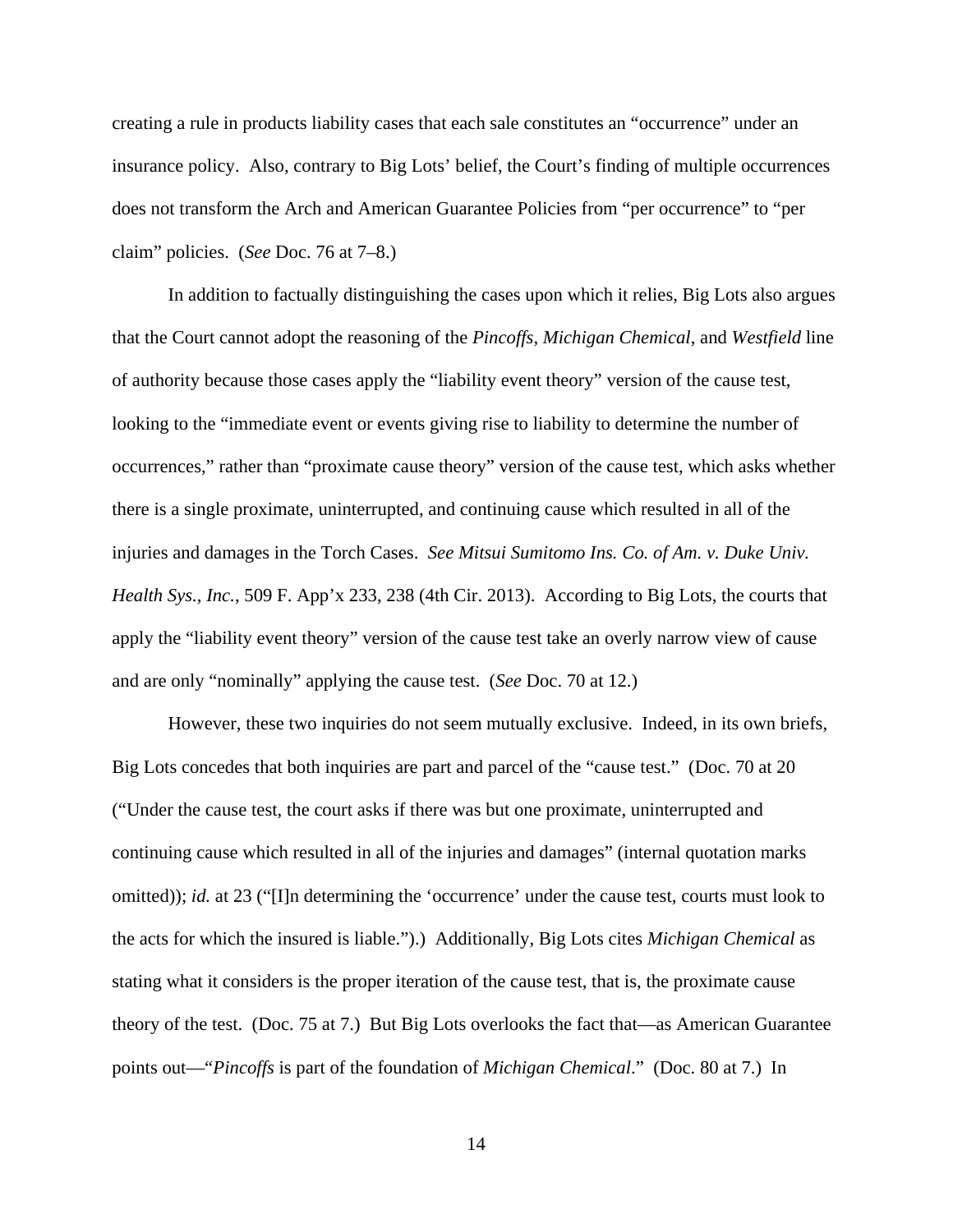*Michigan Chemical*, the Sixth Circuit Court of Appeals considered the "act from which liability arose" when determining whether there was "one interrupted and continuing cause." *Mich. Chem.*, 728 F.2d at 383. Ultimately, the Sixth Circuit held that because each shipment of contaminated livestock feed created additional exposure to liability, there was *not* one uninterrupted and continuing cause, and therefore there were multiple occurrences under the relevant insurance policies. *Id.* 

Even if the Court accepted that the *only* relevant question in determining the number of occurrences is "if there was but one proximate, uninterrupted, and continuing cause which resulted in all of the injuries and damages," there was not a single proximate cause here. As several of the Torch Case plaintiffs alleged, there were multiple proximate causes of the injuries they suffered, including: (1) the creation and approval of the torches' design specifications; (2) the improper testing of the torches; and (3) the improper shelving of the torches with a recommended, yet allegedly incompatible, torch fuel. (*See* Doc. 70 at 15; Docs. 70-5–70-8.) Additionally, one of the Torch Cases alleges that the fuel manufacturer (HOC) supplied Big Lots with a reformulated fuel that had a new, dangerously low flash point and failed to warn Big Lots of the change, despite its knowledge that the fuel would be sold with incompatible torches. (Doc. 80 at 10 (citing Doc. 70-5 ¶ 12.7).) This wrongdoing by HOC also constitutes an intervening cause<sup>6</sup> that interrupts Big Lots' so-called "chain of business decisions," meaning that there is no single, proximate, *uninterrupted* cause that led to all of the injuries and damages in the Torch Cases.

 $\overline{a}$ 

<sup>&</sup>lt;sup>6</sup> An intervening cause is an "event that comes between the initial event in a sequence and the end result, thereby altering the natural course of events that might have connected a wrongful act to an injury; esp., an independent agency's act that destroys or severely weakens the causal connection between the defendant's negligent act and the wrongful injury. . . ." *Intervening Cause*, *Black's Law Dictionary* (10th ed. 2014).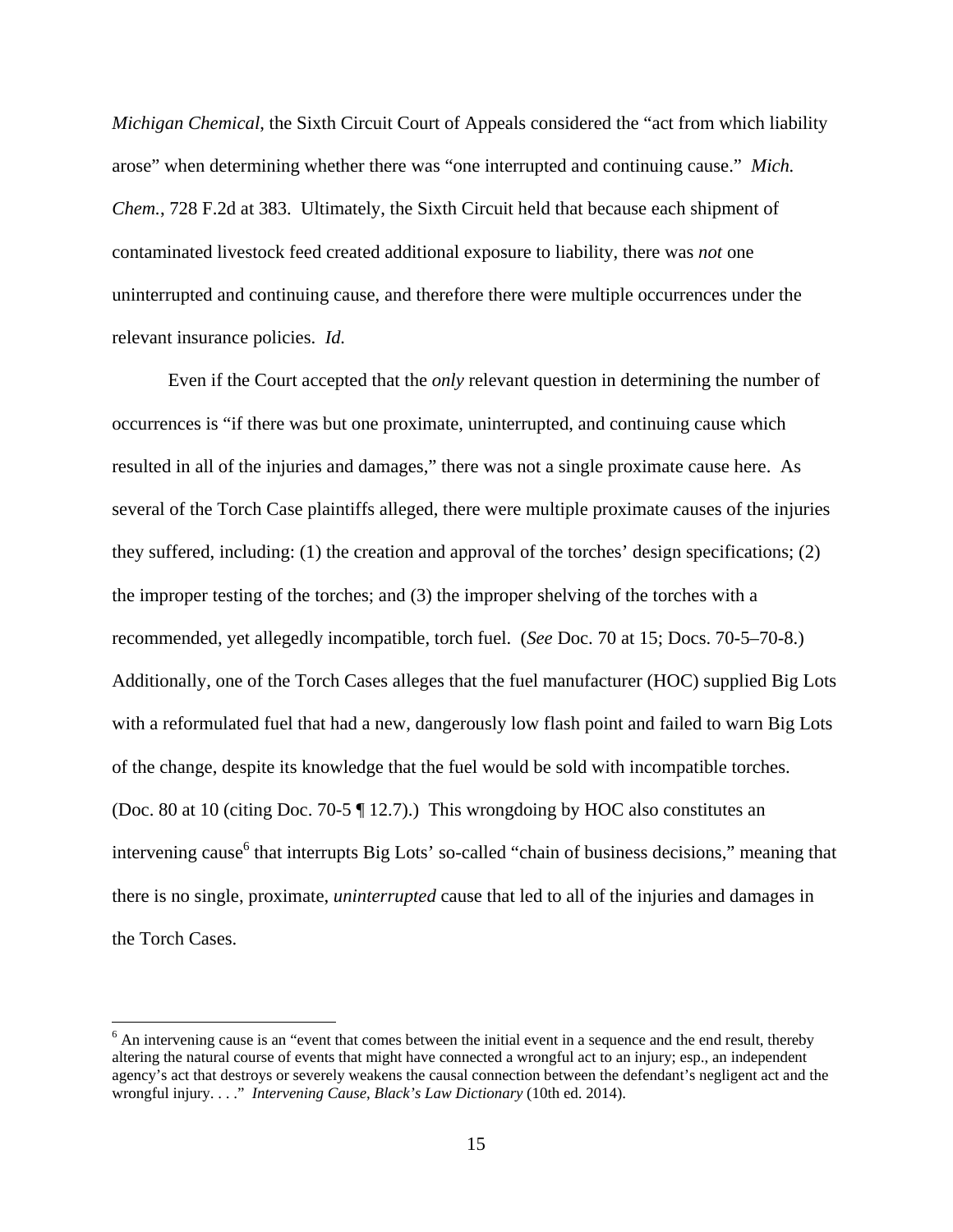Finally, as American Guarantee argues, Big Lots' assertion that a "*chain* of business decisions" is the *single*, proximate, uninterrupted, and continuing cause of the Torch Case plaintiffs' injuries is fundamentally inconsistent. The "chain of business decisions" is an "aggregation of causes" (Doc. 80 at 9) rather than a single cause. Further, Big Lots cites no case law where a court found a "chain of business decisions" to constitute a single occurrence. (*Id.*) Asked during oral argument which cases support its "chain of business decisions" as a "single occurrence" theory, Big Lots referenced: (1) *CHS Community Health Systems, Inc. v. Lexington Insurance Co.*, No. 3:11-cv-00449, 2013 WL 650047 (M.D. Tenn. Dec. 9, 2013); (2) *Appalachian Insurance Co.*, 676 F.2d 56 (3d Cir. 1982); and (3) *Chemstar*, 41 F.3d 429 (9th Cir. 1994). These cases, however, are inapposite.

First and foremost, none of them references a "chain of business decisions" or holds that a series of business decisions constitutes a single occurrence under an insurance policy when applying the cause test. Second, both *CHS* and *Appalachian* address whether a particular insurance policy is a "per occurrence" or "per claim" policy—a different issue than the *number*  of occurrences under an insurance policy. *See CHS*, 2013 WL 650047, at \*5–8; *Appalachian*, 676 F.2d at 59. Also, in *Appalachian*, the Third Circuit Court of Appeals affirmed the district court's holding that an insurance company's adoption of discriminatory employment policies was a single occurrence under the relevant insurance policy. *Appalachian*, 676 F.2d at 60. It is difficult to fathom Big Lots' argument that the company's *one-time* decision to adopt discriminatory employment policies can constitute a "chain" of decisions. Notably, the Court explicitly stated that it could "not even speculate" how the principles applied in *Appalachian*—a case involving employment discrimination*—*"would apply, if at all" to product liability cases. *Id.* at 62 n.14. Finally, similar to the *Appalachian* court, the *Chemstar* court found a lime plaster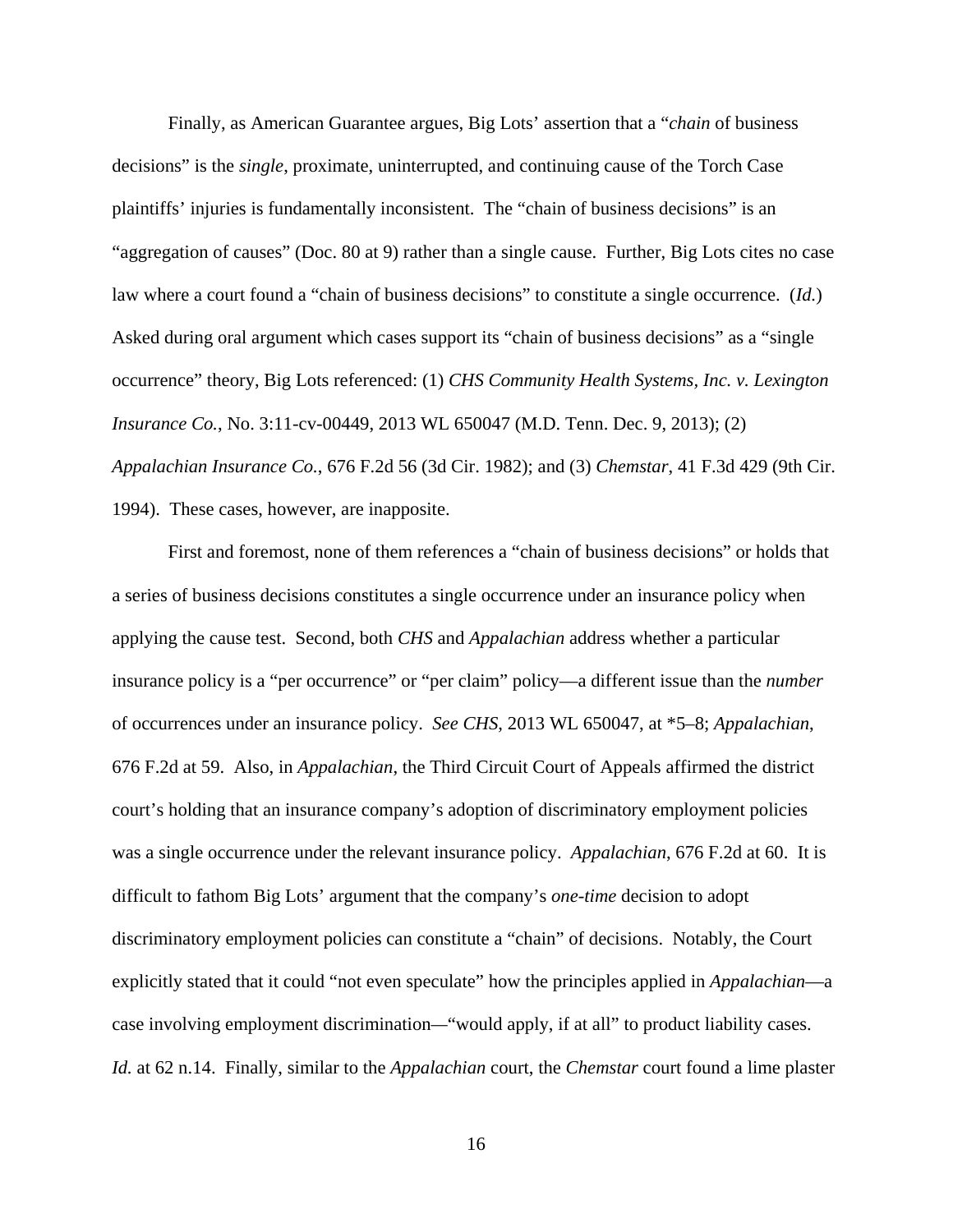company's continuing failure to warn consumers of the plaster's unsuitability for interior use to be a single proximate cause, and also noted that there was no intervening proximate cause after the failure to warn. *Chemstar*, 41 F.3d at 432. The failure to warn was a single act—not a "chain of business decisions." Additionally, unlike in the case *sub judice*, there was no intervening cause in *Chemstar*.

It is also noteworthy that the Torch Case plaintiffs do not use the phrase "chain of business decisions" in their complaints. Rather, this appears to be a term divined by Big Lots to fit its single occurrence theory. This Court finds that to hold that a "chain of business decisions" is a single proximate cause giving rise to a single occurrence under an insurance policy would create a standard so general that it would present no standard at all, such that, as American Guarantee argues, "almost any loss can be viewed as resulting from a' chain of business decisions."" (Doc. 80 at 13.)

For all of these reasons, the Court finds that there have been multiple occurrences under the American Guarantee Policy and **GRANTS** American Guarantee's Motion for Summary Judgment on this issue.

## **C. The Maintenance SIR Is Not Implicated Here.<sup>7</sup>**

As set forth above, the American Guarantee Policy has a Maintenance SIR provision, which reads as follows:

Maintenance Self Insured Retention Applicable to Coverage A – After Underlying Aggregate Limits Are Reduced or Exhausted …

1. If the limits of the **underlying insurance** have been reduced solely by payment of **loss** for which coverage is afforded under this policy, this policy will drop down to become immediately excess of the reduced underlying limits or

<sup>&</sup>lt;sup>7</sup> As Big Lots correctly notes, the issue of whether the Maintenance SIR has been triggered can be resolved independent of the "occurrence" issue. (*See* Doc. 70 at 26.)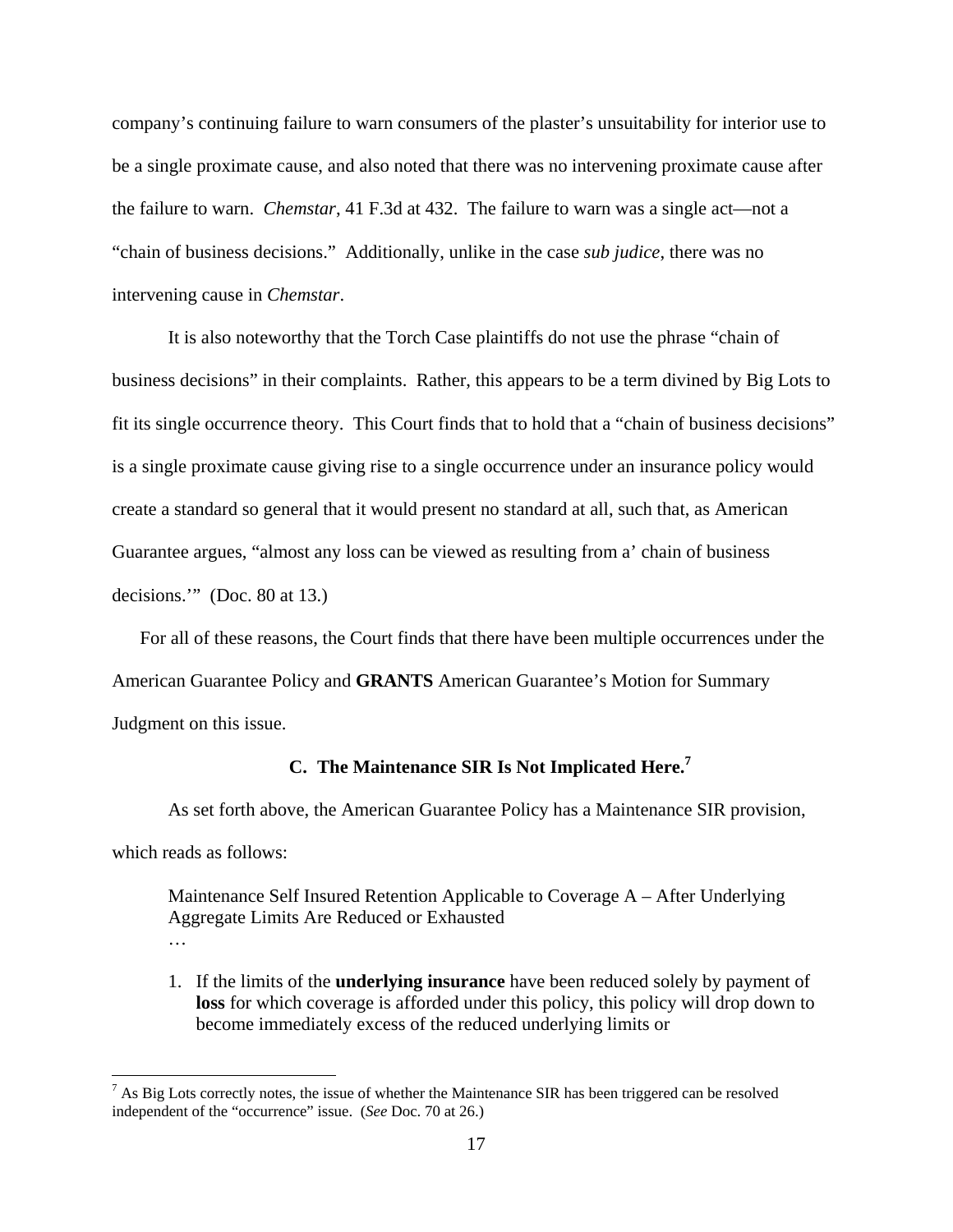- 2. If the limits of the **underlying insurance** have been exhausted solely by payment of loss for which coverage is afforded under this policy, this policy will continue in force as **underlying insurance**.
- 3. If the aggregate limits of **underlying insurance** have been reduced or exhausted solely by the payment of loss for which coverage is afforded under this policy, our obligations under F.1 and 2. above to drop down or continue in force as underlying insurance shall be subject to the **Retained Amount** listed in this endorsement.

**Retained Amount** means the amount of damages applicable to each **occurrence** for which the insured is responsible that is shown in the Scheduled of Retained Amount in this endorsement. **Retained Amount** includes defense costs.

(Doc. 61 ¶ 16, Ex. 3, Endorsement No. 14 (emphasis in original).) The Maintenance SIR Endorsement lists the retained amount as \$1,000,000 per occurrence and \$2,000,000 in the aggregate. (*Id.* Ex. 3, Endorsement No. 14.) The Endorsement added only subparagraph 3; subparagraphs 1 and 2 were in the original American Guarantee Policy. (*See* Doc. 70 at 24; Doc. 76 at 22.) The parties disagree about whether subparagraph 3 of the Maintenance SIR has been triggered here.

 Helpful to the determination of this issue is a brief background of the difference between "excess" and "drop down" coverage. As stated above, the primary Arch Policy has a "per occurrence" limit of \$1,000,000 and an aggregate limit of \$4,000,000. (*See* Doc. 61, Ex. 2.) In the event that Arch's "per occurrence" limit is exhausted, American Guarantee is required to provide excess coverage, in the event of an additional occurrence. (*See* Doc. 70 at 20.) But if Arch reaches its aggregate limit, then American Guarantee is required to "drop down" and provide primary coverage for subsequent claims. (*Id.*) Because secondary carriers do not want to provide first-dollar coverage, when they are asked to "drop down" and serve as primary layer insurers, they employ Maintenance SIRs, which require a certain level of self-insurance in the event of aggregate exhaustion. (*See id.* at 20–21.)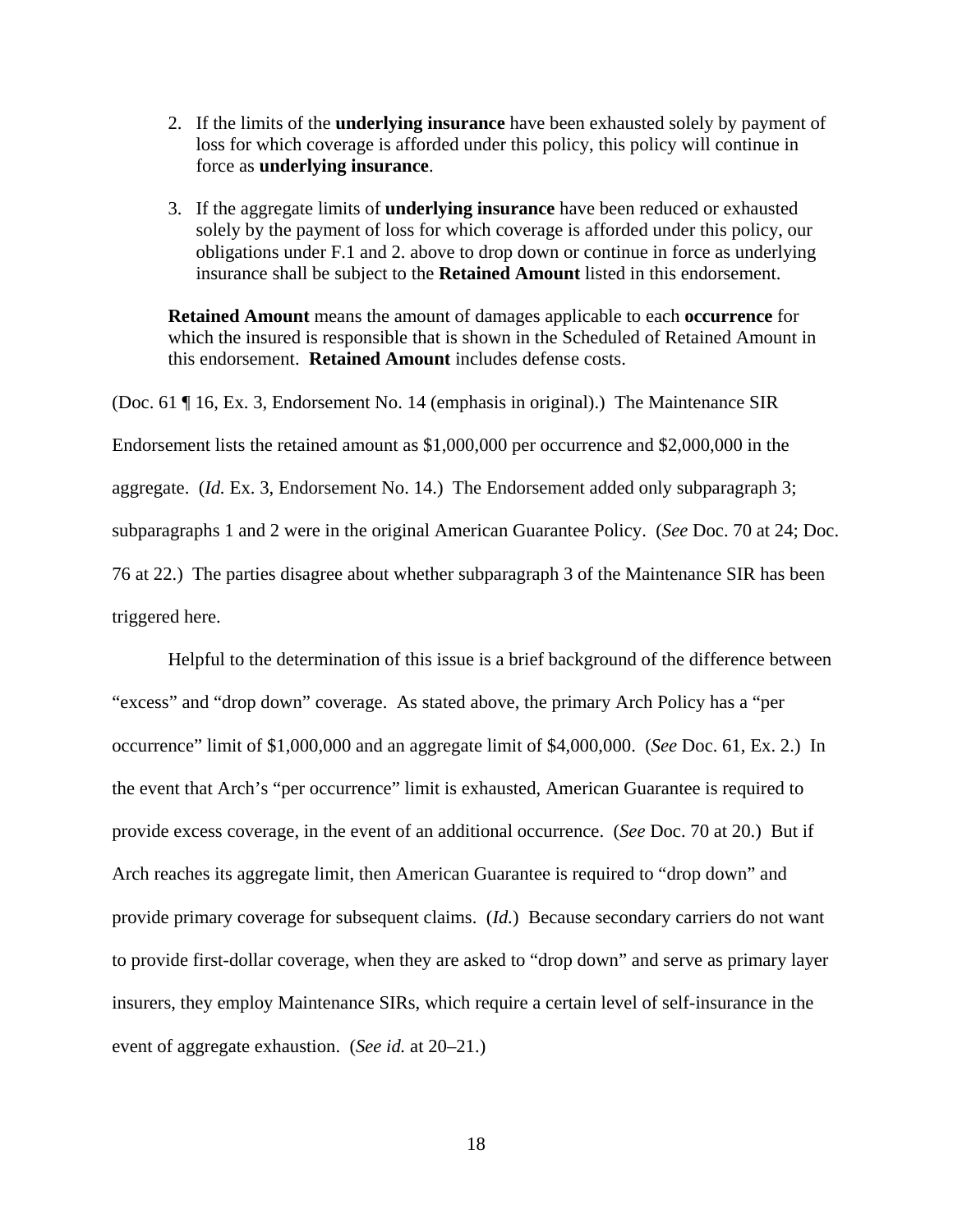Big Lots argues that, under the plain language of the American Guarantee Policy, when Arch's \$4,000,000 aggregate limit is exhausted, American Guarantee provides "drop down" coverage and replaces Arch as the underlying insurance. (*See id.*, Ex. 3 at 10 (Section II-F).) Because Arch's aggregate limit has not been exhausted, according to Big Lots, the Maintenance SIR has not been implicated. (*See* Doc. 61 ¶ 17; Doc. 70 at 23–24.)

 In response, American Guarantee argues that it is Big Lots that ignores the plain language of the Maintenance SIR, which clearly states that it applies after the underlying aggregate limits are *reduced or* exhausted. (Doc. 61 ¶ 16, Ex. 3, Endorsement No. 14 (emphasis added).) According to American Guarantee, Big Lots ignores the words "reduced" and "or" and would like the Court to do the same—which it cannot do. *See, e.g.*, *Sherwin-Williams Co. v. Travelers Cas. & Sur. Co.*, No. 82867, 2003 WL 22671621, at \*4 (Ohio Ct. App. Nov. 13, 2003) ("Insurance contracts should be interpreted in a way that renders all the provisions meaningful and not mere surplusage."). Based on the language of the Maintenance SIR, American Guarantee argues that *any* payment made under the Arch Policy "will necessarily either reduce or exhaust the Arch Policy's aggregate limits," and thus the Maintenance SIR is not implicated solely when the Arch Policy's aggregate limits are exhausted. (Doc. 76 at 23.) In further support of its argument, American Guarantee notes (and Big Lots acknowledges) that the Maintenance SIR is a manuscript endorsement, or a custom endorsement negotiated between the parties—meaning that the SIR's terms are not automatically construed against the insurer. (*See*  Doc. 76 at 23.) Additionally, American Guarantee deems Big Lots' discussion of "dropping down" versus providing excess coverage irrelevant, as it allegedly addresses the issue in a "vacuum"—overlooking the fact that the Maintenance SIR Endorsement provides a different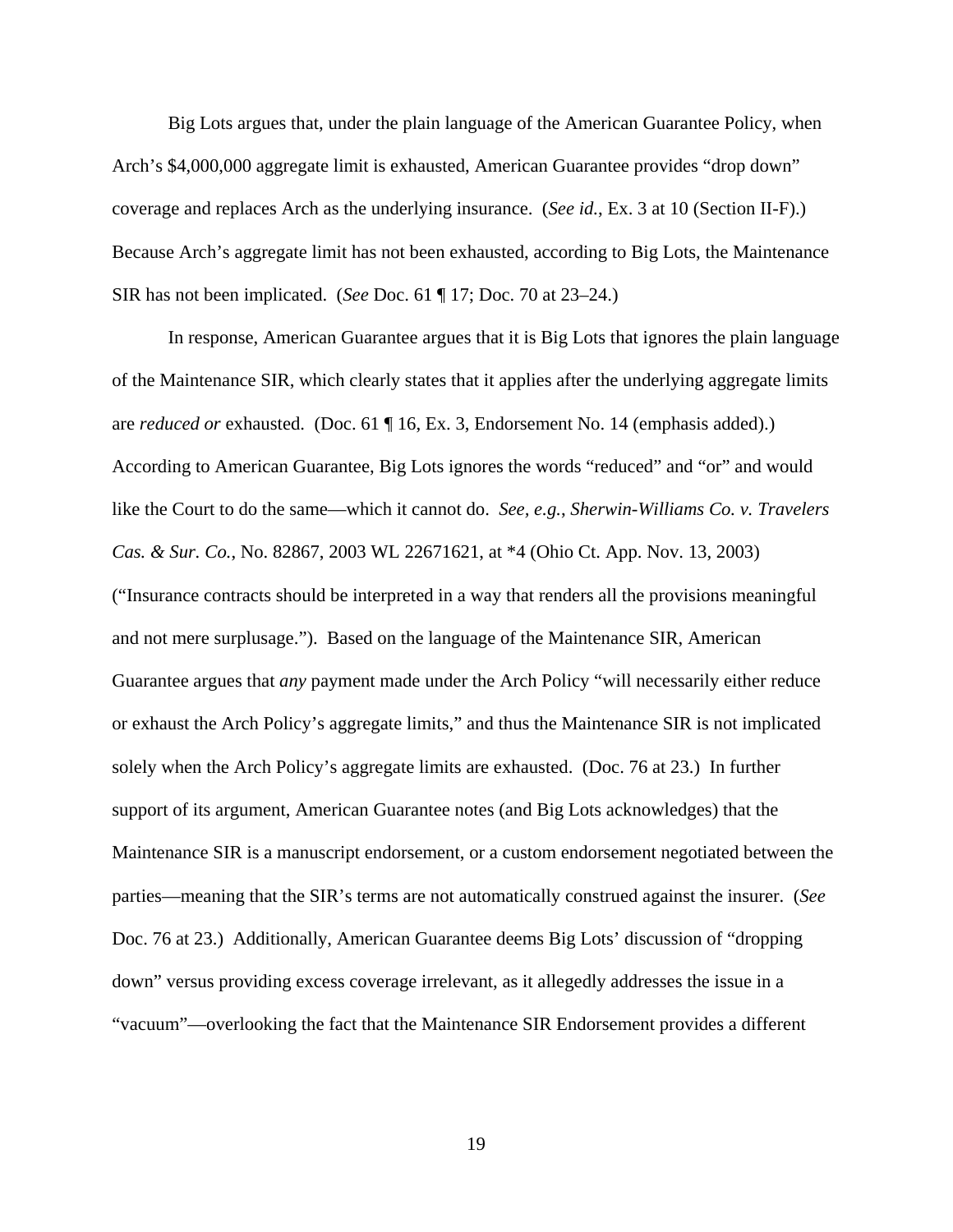meaning for dropping down: "providing excess coverage at a lower point than usual, not taking

the place of underlying coverage." (*Id.* at 24.)

But according to Big Lots, the term "drop down" in the Maintenance SIR has the

meaning that is typical in the industry, and that the Maintenance SIR applies only in a narrow

situation. Big Lots explains Section  $II(F)(1)$  of the Maintenance SIR as follows:

[I]n most cases (including the instant case) [American Guarantee] will not be asked to provide coverage until [Arch] answers for \$1 million in liability coverage [(its occurrence limit).] In some cases, however, the \$4 million aggregate limit of the primary-layer policy may have been eroded (or reduced) by other claims, such that the primary layer coverage available for a claim is less than \$1 million. For instance, if Big Lots' primary insurer had already paid \$3.5 million across other unrelated covered claims, Big Lots would only have \$500,000 in primary layer insurance available. [American Guarantee] would still be obligated to provide coverage in excess of the \$1 million underlying limit. However, Big Lots would be left with a \$500,000 coverage gap. To address this situation, Section  $II(F)(1)$  of the [American Guarantee] Policy provides:

If the limits of underlying insurance have been reduced solely by payment of loss for which coverage is afforded under this policy, this policy will drop down to become immediately excess of the reduced underlying limits.

[ECF Doc.  $# 70-3$  at Pg ID 1335.] In other words, Section II(F)(1) requires [American Guarantee] to fill the coverage gap. This provision requires [American Guarantee] to "drop down" below its normal \$1 million attachment point and provide "coverage immediately excess of the reduced underlying limits [the reduced underlying limits being \$500,000 in the foregoing example]."

(Doc. 81 at 14.)

Thus, Big Lots contends that Section  $II(F)(1)$  of the Maintenance SIR addresses

American Guarantee's "drop down" obligations when the Arch Policy's limits have been

*reduced*, but not exhausted. Section  $II(F)(2)$  sets forth American Guarantee's obligation to

"continue in force" as the underlying insurer when the Arch Policy's limits are completely

*exhausted*. And Section II(F)(3), added by the Maintenance SIR Endorsement, protects

American Guarantee in the event that it has to drop down or continue in force as the primary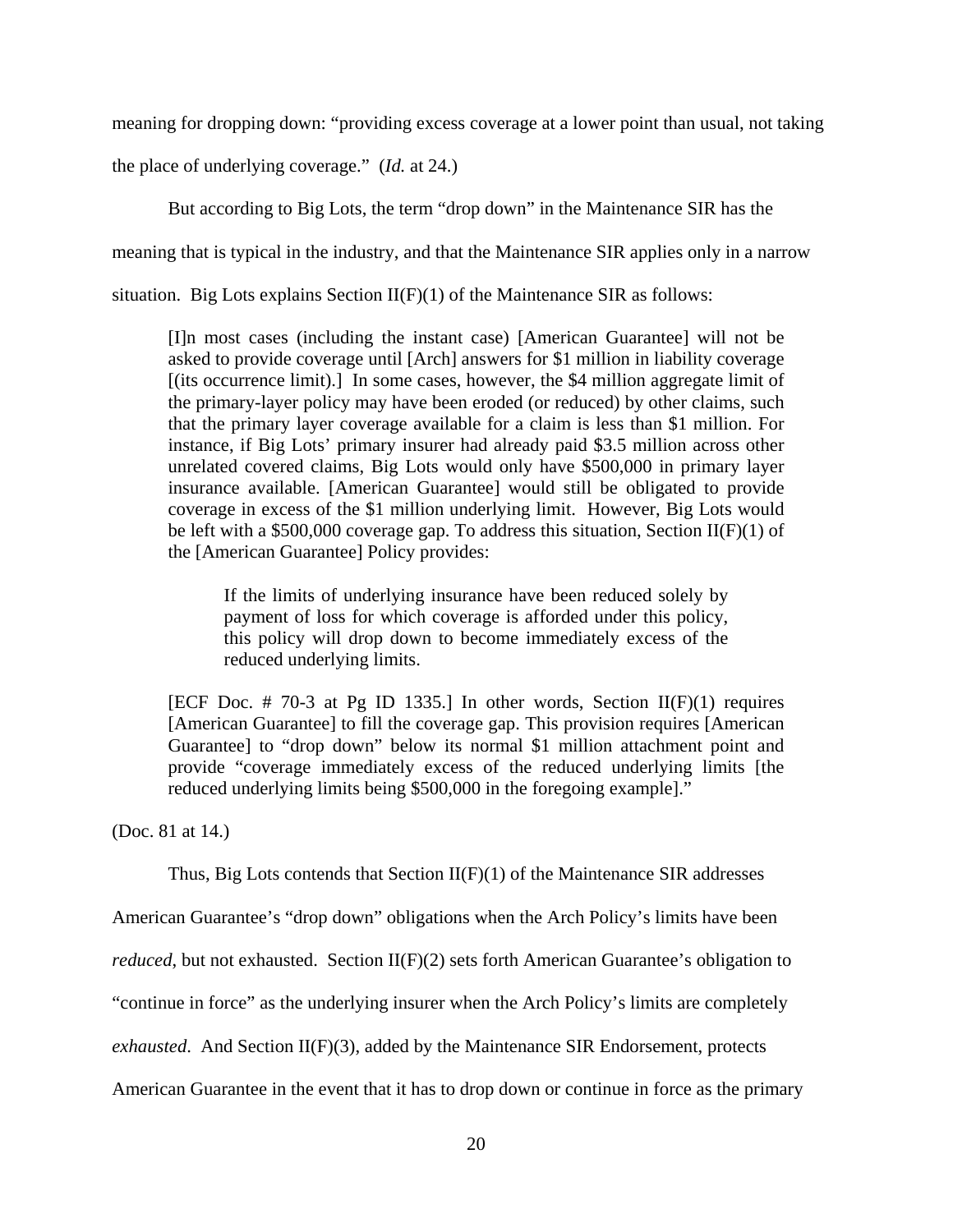insurer if the Arch Policy's *aggregate* limits are reduced or exhausted by subjecting Big Lots to the Retained Amount. (*See* Doc. 81 at 15.)

Based on the plain language of the Maintenance SIR, American Guarantee's obligations to drop down or continue in force as underlying insurance are only subject to the Retained Amount when the Arch Policy's *aggregate* limits have been reduced or exhausted. It is undisputed that this has not occurred. Rather, Arch has paid its \$1,000,000 "per occurrence" limit and American Guarantee is simply providing excess coverage; it is not "dropping down" or "continuing in force" as the underlying insurer. (*See id.* at 18.) And this Court agrees with Big Lots that the "Maintenance SIR is never implicated where [American Guarantee] is simply providing excess (as opposed to drop-down or primary layer) coverage." (*Id.* at 19.)

Big Lots' interpretation makes sense because it does not render any words or subsections in the Maintenance SIR superfluous. *Sherwin-Williams Co.*, 2003 WL 22671621, at \*4. Because insurance policies must be construed to give every word meaning, it follows that, by adding the word "aggregate" in front of the word "limits" in subparagraph 3 of the Maintenance SIR, the parties intended that the Retained Amount be paid only when Arch's aggregate limits were reduced or exhausted, not every time that Arch reached its "per occurrence" limit. *See Fed. Ins. Co. v. Cintas Corp.*, No. 1:04-cv-00697, 2006 WL 1476206, at \*7 (S.D. Ohio May 25, 2006) (noting "principles of construction direct courts to give meaning to all policy provisions and avoid interpretations that render any part of the contract superfluous."). Moreover, from a practical standpoint, providing American Guarantee with an additional layer of protection in this narrow circumstance seems much more reasonable than Big Lots agreeing to pay American Guarantee \$1,000,000 *every time* that American Guarantee is called upon to provide excess coverage. (*See* Doc. 81 at 16.)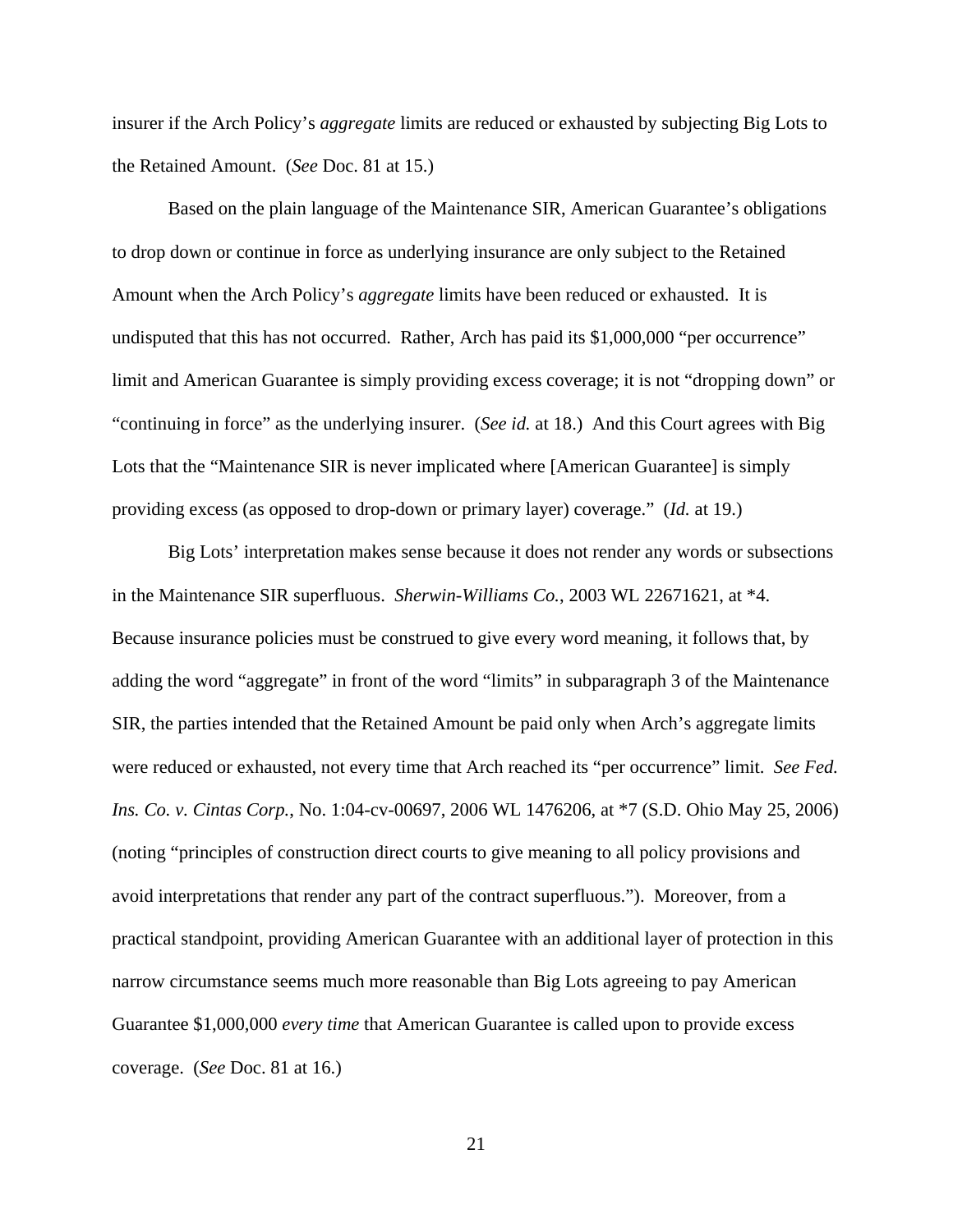For all of these reasons, the Court **GRANTS** Big Lots summary judgment on its claim for a declaratory judgment that the Maintenance SIR has not been triggered here. American Guarantee's motion for summary judgment on this point is **DENIED**.

### **D. American Guarantee Did Not Engage in Bad Faith Conduct.**

Although Big Lots alludes that the parties have agreed to resolve Big Lots' bad faith claim by agreement (*see* Doc. 70 at 1), both parties have provided some briefing on the issue and thus the Court will address it.

An insurer fails to exercise good faith when it refuses to pay a claim without "reasonable justification." *Retail Ventures, Inc. v. Nat'l Union Fire Ins. Co. of Pittsburgh, Pa.*, 691 F.3d 821, 834 (6th Cir. 2012) (quoting *Zoppo v. Homestead Ins. Co.,* 644 N.E.2d 397, 399–400 (Ohio 1994)). Denial of a claim may be reasonably justified when "the claim was fairly debatable and the refusal was premised on either the status of the law at the time of the denial or the facts that gave rise to the claim." *Tokles & Son, Inc. v. Midwestern Indemn. Co.*, 605 N.E.2d 936, 943 (Ohio 1992).

 Aside from reiterating its disagreement on the merits with American Guarantee's interpretation of the term "occurrence" and the language of the Maintenance SIR, Big Lots does not articulate any reason that American Guarantee's position is not "fairly debatable." (*See* Doc. 75 at 15–17.) Given that there is an abundance of case law dedicated to sorting out these issues—particularly the single vs. multiple occurrences issue—Big Lots would be hard-pressed to convince the Court that American Guarantee's positions lack *any* legal basis. In fact, the Court *agrees* with American Guarantee's interpretation of its excess insurance policy on the